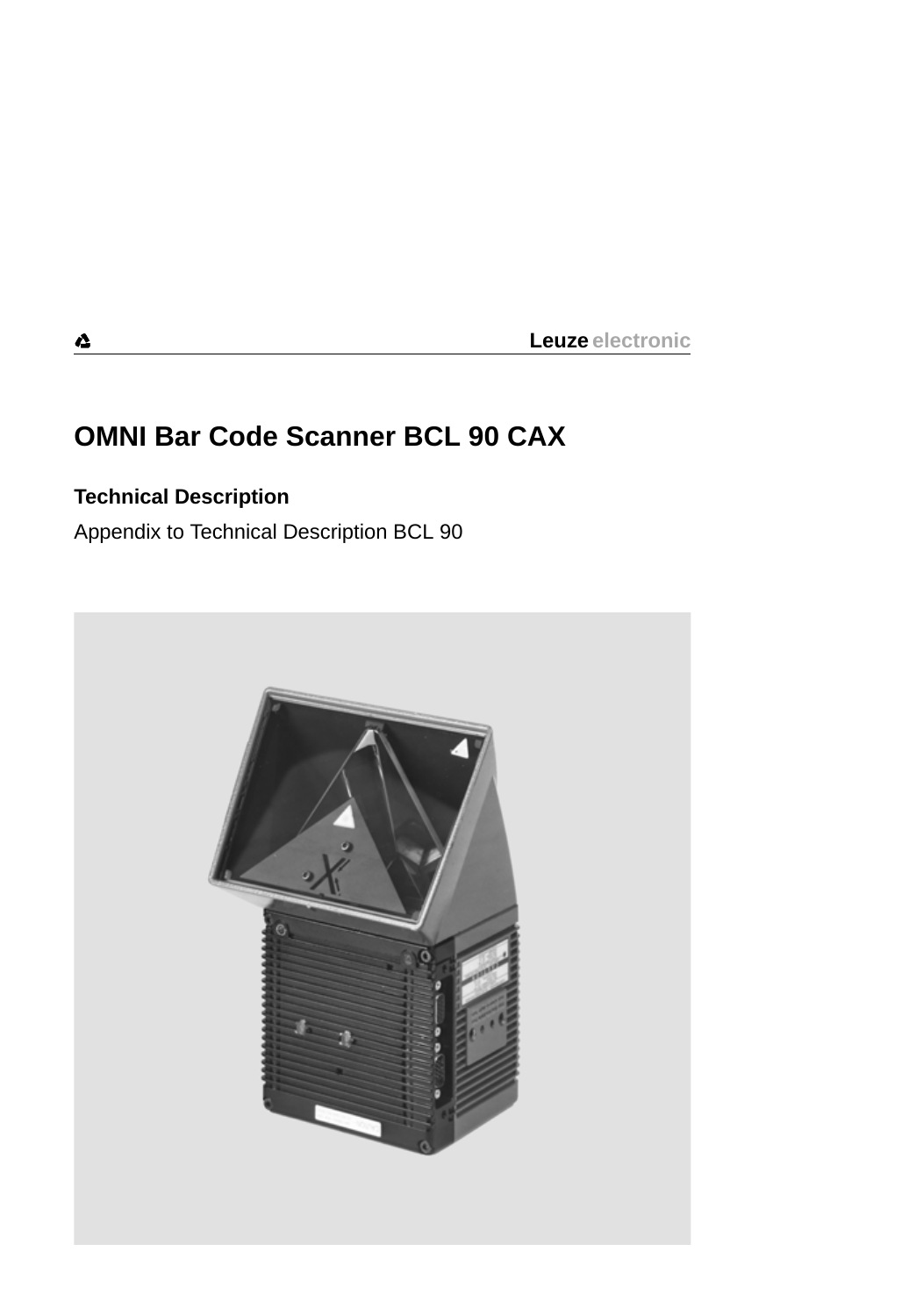© All rights reserved, especially the right of reproduction, distribution and translation. Copying or reproductions in any form require the written consent of the manufacturer. Changes reflecting technical improvements may be made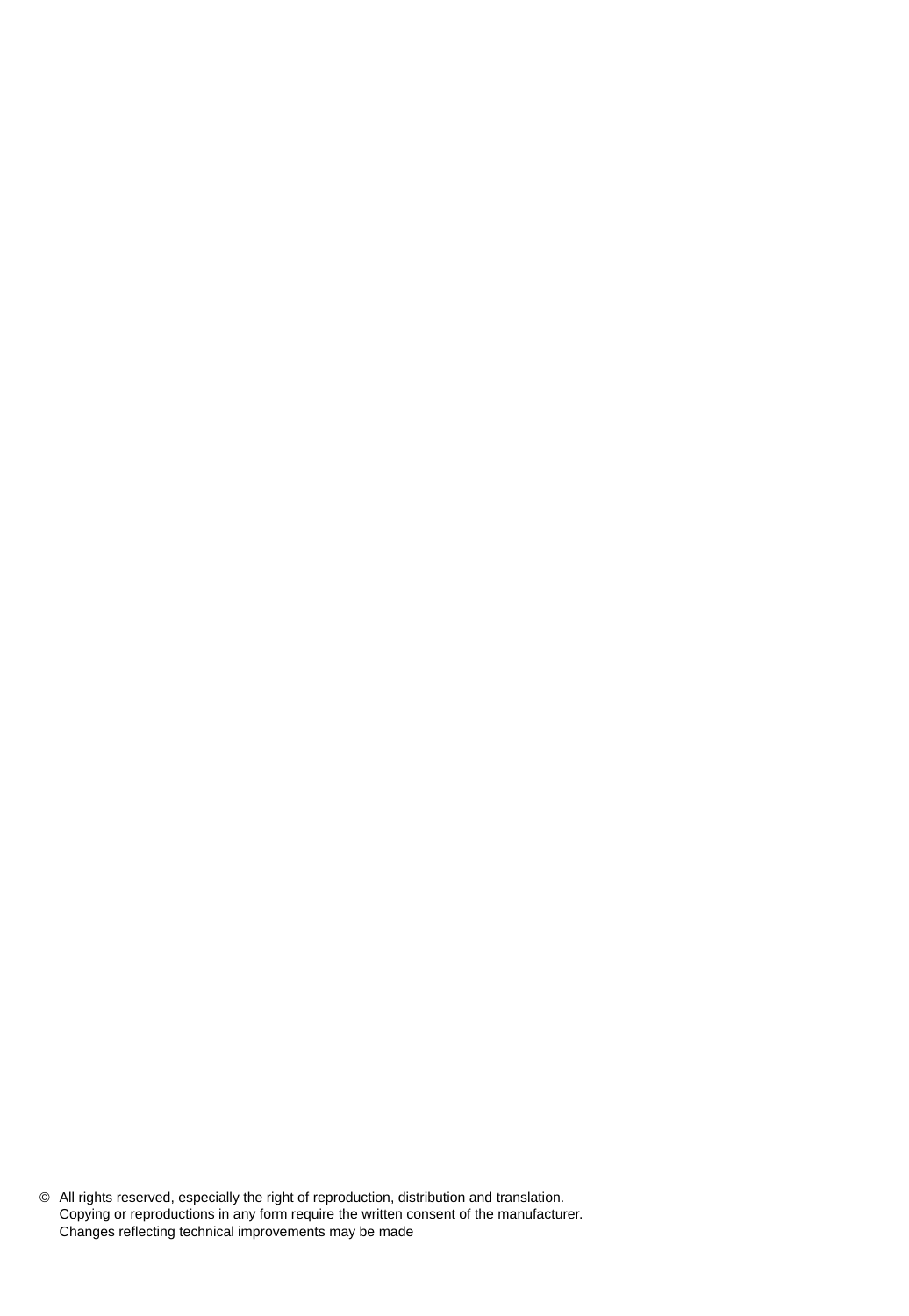| 1              |                                                                           |  |
|----------------|---------------------------------------------------------------------------|--|
| 1.1            |                                                                           |  |
| 1.2            |                                                                           |  |
| 1.3            |                                                                           |  |
| 1.4            |                                                                           |  |
| 1.5            |                                                                           |  |
| $\mathbf{2}$   |                                                                           |  |
| 2.1            |                                                                           |  |
| 2.1.1          |                                                                           |  |
| 2.1.2          |                                                                           |  |
| 2.2            |                                                                           |  |
| 2.3            |                                                                           |  |
| 2.3.1          |                                                                           |  |
| 2.3.2          |                                                                           |  |
| 2.3.3          |                                                                           |  |
| 2.3.4          | Reading Field and System Dimensions of BCL 90 CAX M 100 / M 100 H 15      |  |
| 3              |                                                                           |  |
| 3.1            |                                                                           |  |
| 3.2            |                                                                           |  |
| 3.3            |                                                                           |  |
| 4              |                                                                           |  |
| 4.1            |                                                                           |  |
| 4.2            |                                                                           |  |
| 4.2.1          |                                                                           |  |
| 4.2.2          |                                                                           |  |
| 4.2.3          |                                                                           |  |
| 4.2.4<br>4.2.5 |                                                                           |  |
|                |                                                                           |  |
|                |                                                                           |  |
| 4.2.6<br>4.2.7 |                                                                           |  |
| 4.2.8          |                                                                           |  |
| 5              |                                                                           |  |
| 5.1            |                                                                           |  |
| 5.2            |                                                                           |  |
| 5.2.1          | Basic Settings of Compact OMNI Bar Code Scanner BCL 90 CAX 100 / 100 H 27 |  |
| 6              |                                                                           |  |
| 6.1            |                                                                           |  |
| 6.2            |                                                                           |  |
| 6.3            |                                                                           |  |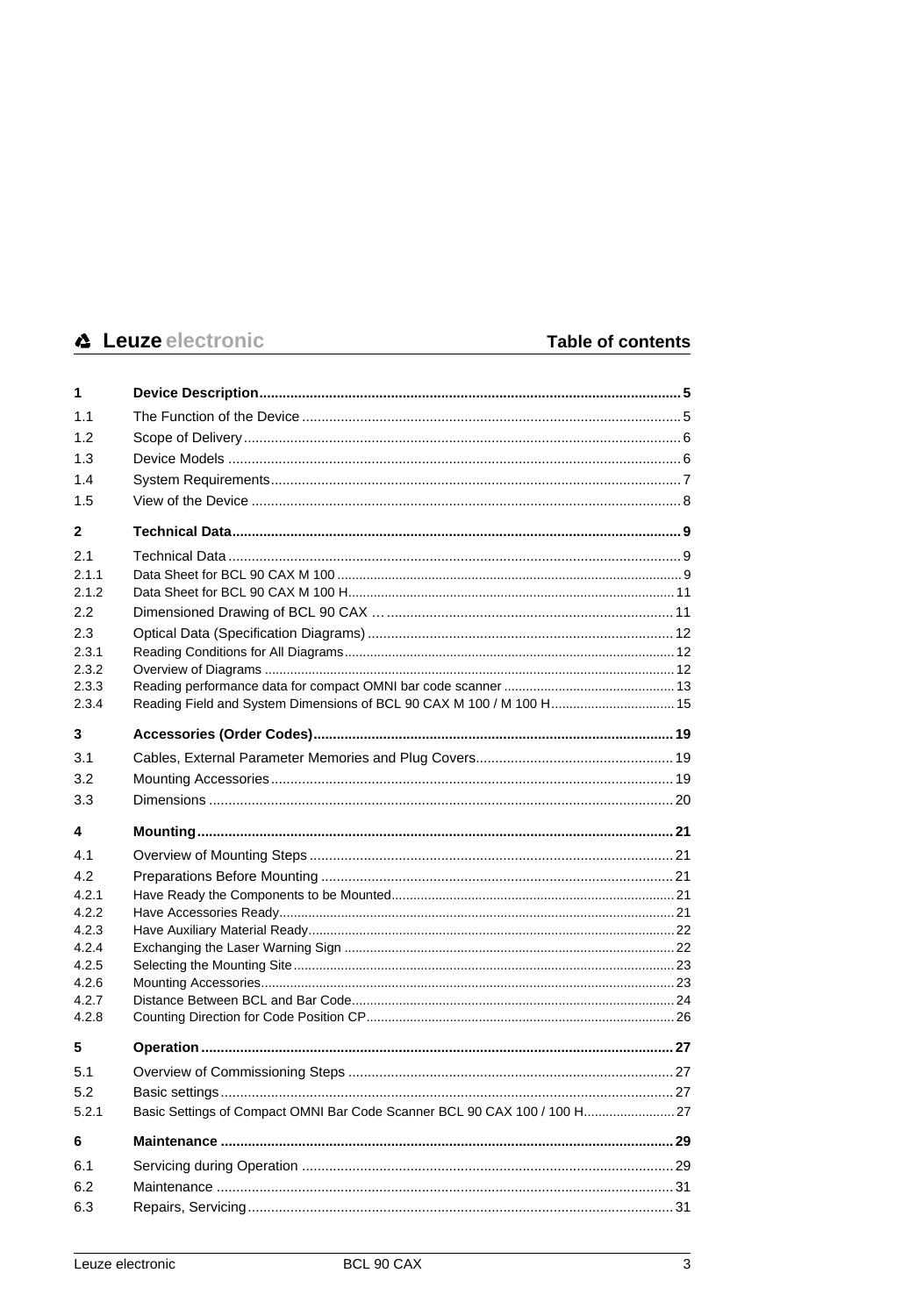| Figure 1.1:   |                                                                                        |  |
|---------------|----------------------------------------------------------------------------------------|--|
| Table 1.1:    |                                                                                        |  |
| Figure 1.2:   |                                                                                        |  |
| Table 2.1:    |                                                                                        |  |
| Table 2.2:    |                                                                                        |  |
| Figure 2.1:   |                                                                                        |  |
| Table 2.3:    |                                                                                        |  |
| Figure 2.2:   | Reading field height in relation to read distance and resolution 13                    |  |
| Figure 2.3:   | Characteristics for scanning frequency in relation to read distance and resolution  14 |  |
| Figure 2.4:   | Required mounting position of BCL 90 CAX above conveyor section                        |  |
|               |                                                                                        |  |
| Figure 2.5:   | Required mounting position of BCL 90 CAX above conveyor section                        |  |
|               |                                                                                        |  |
| Figure 2.6:   | Required mounting position of BCL 90 CAX above conveyor section                        |  |
|               |                                                                                        |  |
| Figure 2.7:   | Depth of field in relation to module width and focus position                          |  |
|               |                                                                                        |  |
| Table 3.1:    |                                                                                        |  |
| Figure 3.1:   |                                                                                        |  |
| Figure 3.2:   |                                                                                        |  |
| Figure 4.1:   |                                                                                        |  |
| Figure 4.2:   |                                                                                        |  |
| Figure 4.3:   | Mounting options for BCL 90 CAX  with mounting bracket BT 90 X 24                      |  |
| Figure 4.4:   | Orientation of scanning method to bar code and conveyor belt 24                        |  |
| Figure 4.5:   |                                                                                        |  |
| Table $4.1$ : |                                                                                        |  |
| Figure 4.6:   |                                                                                        |  |
| Table $5.1$ : |                                                                                        |  |
| Figure 6.1:   |                                                                                        |  |
| Figure 6.2:   | Cleaning the external optical sensors                                                  |  |
|               |                                                                                        |  |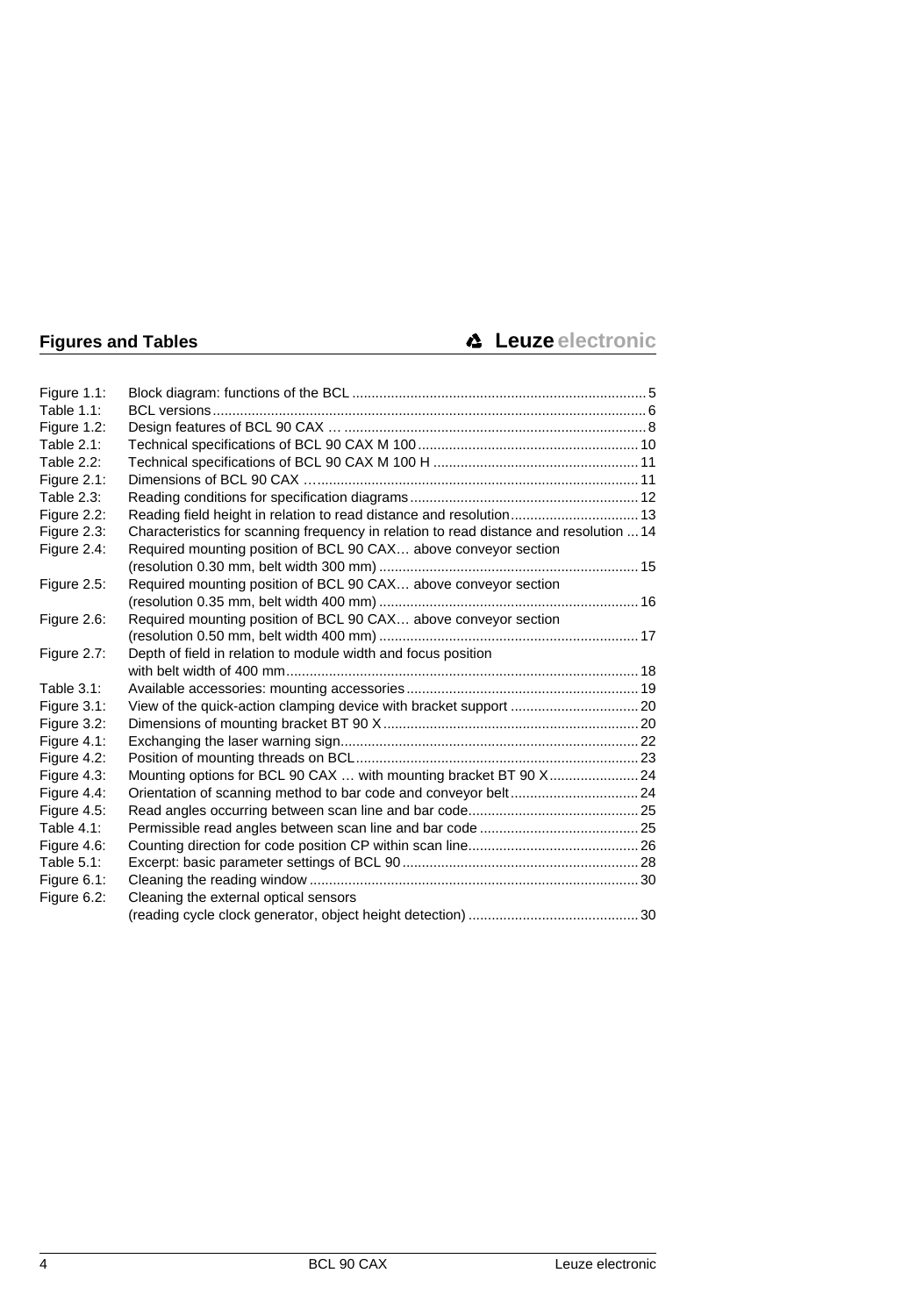# <span id="page-4-0"></span>**1 Device Description**

# <span id="page-4-1"></span>**1.1 The Function of the Device**

The BCL detects bar codes using a folded scan line (producing a cross) and decodes them. The BCL transmits the data via the serial host interface to a host/PC for further processing. [Figure 1.1](#page-4-2) gives on overview of the BCL's functions



<span id="page-4-2"></span>Figure 1.1: Block diagram: functions of the BCL

The BCL offers two decoders:

- the CRT decoder for decoding bar codes with small code heights, of bar codes with damaged or dirty print and for reading extremely tilted bar codes (azimuth angle)
- the tried-and-tested standard decoder of the BCL series

The BCL derives from the read processes useful diagnosis data which can be transferred to the host, and also contains operation data that can be called up. The read quality can be checked in the operating mode percentage evaluation.

The BCL needs a suitable trigger to start a read process as soon as an object is in the reading field. A time window ("scan gate time") for the read process is then opened in the BCL. In the basic setting, triggering takes place through an external reading cycle sensor. Alternatively, free-oscillating operation or a command via the host interface can also serve as triggers.

Four LED status indicators provide optical information on the current operation status.

In the case of external triggering by a sensor, the switching input "SE 1" tells the BCL when to start the read process. As an alternative to the auto-focus function, the five switching inputs "SE 2 … SE 6" switch the focus position in response to events (event-driven). The inputs "SE 5" and "SE 6" can also be assigned special functions. The four switching outputs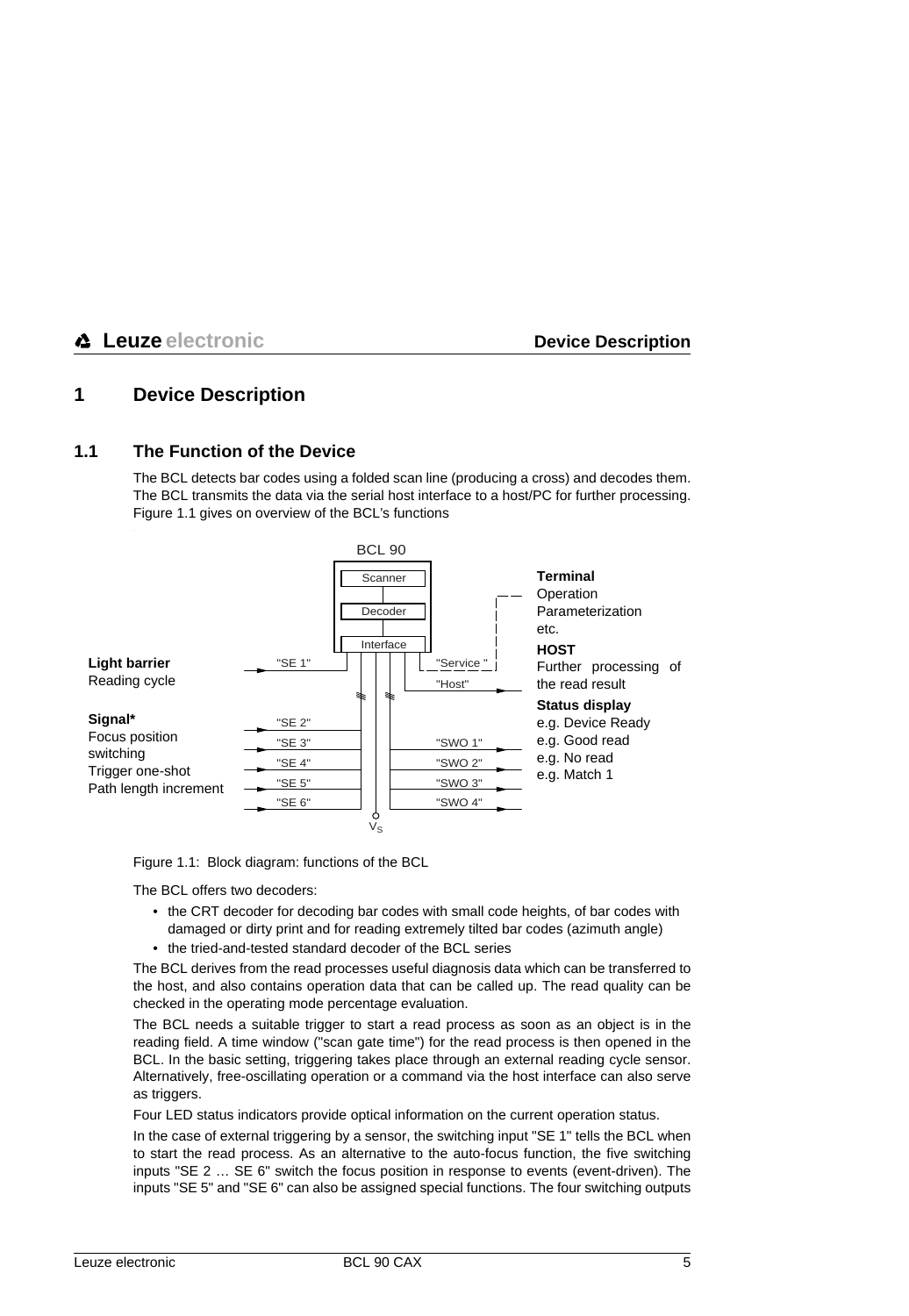"SWO 1 … SWO 4" can be assigned various output functions for result status and actuate external devices, e.g. a PLC.

The BCL is operated and configured on the user interface of the PC software BCL-Config through the terminal interface (auxiliary interface) or using command strings through the host interface/service interface.

System, warning and error messages provide assistance in set-up/troubleshooting during commissioning and read operation.

# <span id="page-5-0"></span>**1.2 Scope of Delivery**

The following items are included in the **BCL device package**:

- an information sheet (device information) with electrical connection diagram and quick-start
- an extra set of laser warning signs (self-adhesive) of Class 2 in German/American English and French/American English

depending on the **number of devices ordered** one **set of technical documentation** in one or several copies, comprised of:

- the BCL 90 operating manual (in German or English)
- one set of DOS-formatted diskettes (3.5 inch) with the PC software BCL-Config for Windows.

[Chapter 3, on page 19](#page-18-0) gives an overview of available accessories for the device, electrical connections and mounting as well as connection modules and cables.

# <span id="page-5-1"></span>**1.3 Device Models**

The BCL 90 CAX is available in the following versions:

| Model                         |            | Order number Scan technology      | <b>Heater</b> |
|-------------------------------|------------|-----------------------------------|---------------|
| <b>BCL 90 CAX M 100</b>       | 500 36 660 | Compact OMNI bar code scanner no  |               |
| BCL 90 CAX M 100 H 500 36 661 |            | Compact OMNI bar code scanner yes |               |

<span id="page-5-2"></span>Table  $1.1$ : BCL versions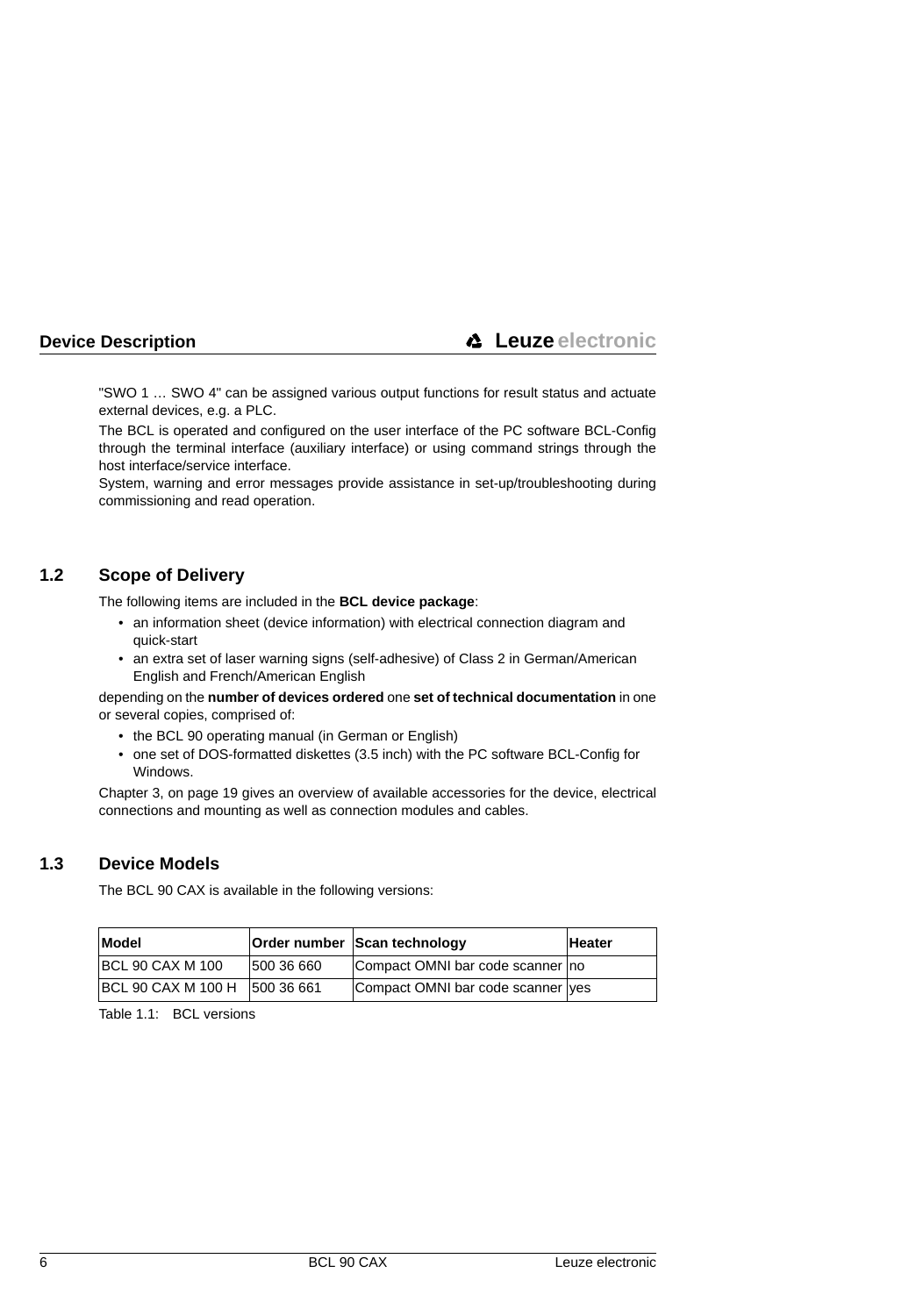# <span id="page-6-0"></span>**1.4 System Requirements**

#### **BCL without heater**

The following are required for commissioning and operating the BCL:

- 1. A modular connector unit MA 90 for power supply and wiring-up of data and function interfaces.
	- **or -**

Alternatively, an external power supply unit with an output voltage of DC +18 … +30 V acc. to IEC 742 (functional low voltage) and at least **20 W** output power.

Connecting cable No. 500 35 321 (3 m) with 15-pin D-Sub-HD plug and open cable end for connecting the BCL to the external power supply unit.

- 2. The operating voltage/output power is as follows:
	- MA 90: DC +18 … +30 V (acc. to IEC 742), at least 20 W
- 3. Appropriate connecting cables KB 090-...
- 4. With external read clocking via switching input "SE 1": suitable reading cycle sensor to signal object with bar code, e.g. retro-reflective photoelectric sensor.
- 5. With tracking (assignment of bar code to objects with small object distances): suitable incremental encoder
- 6. With detection of object distance via switching inputs "SE 2 … SE 6": suitable sensors for multi-step focus position switching, e.g. retro-reflective photoelectric sensors.
- 7. PC with Windows $^{\circledR}$ 9x/ME or WindowsNT $^{\circledR}$ /2000 and serial interface ("COM x" port).
- 8. RS-232 data transmission cable with two 9-pin D-Sub sockets for connecting PC to service interface of BCL in MA 90. Pin 2 (RxD) and Pin 3 (TxD) are crossed.

#### **BCL with heater**

The following are required for commissioning and operating the BCL:

1. A modular connector unit MA 90 for power supply and wiring-up of data and function interfaces.

**- or -**

Alternatively, an external power supply unit with an output voltage of DC 24 V +20%/ -10% acc. to IEC 742 (functional low voltage) and at least 100 W output power. Connecting cable No. 500 35 321 (3 m) with 15-pin D-Sub-HD plug and open cable end for connecting the BCL to the external power supply unit.

- 2. The operating voltage/output power is as follows:
	- MA 90: DC 24 V + 20% /  $-$  10% (acc. to IEC 742), at least 100 W
- 3. From point 4 onwards: identical to BCL without heater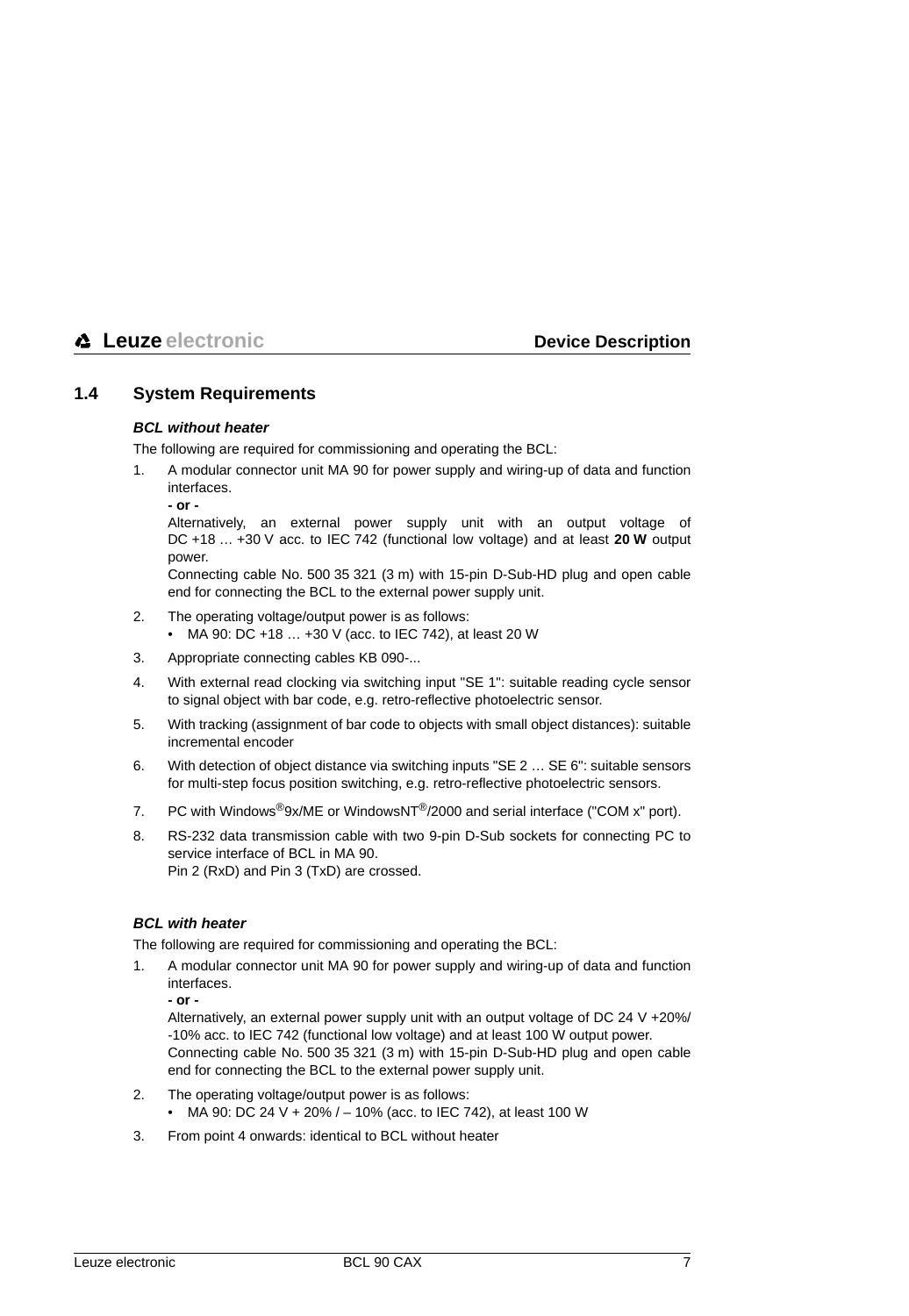# <span id="page-7-0"></span>**1.5 View of the Device**



- Laser warning signs
- Marking indicating counting direction for code position
- Scanner reference point
- Fastening thread M 6, 7 mm deep, for mounting
- Locating hole, Ø 3,6 mm, 6 mm deep
- Fastening thread M 4, 10 mm deep, for plug cover
- "Host/Term" port, D-Sub-HD plug, 15-pin
- "I/O" port, D-Sub-HD socket, 15-pin
- LED function indicators

<span id="page-7-1"></span>Figure 1.2: Design features of BCL 90 CAX …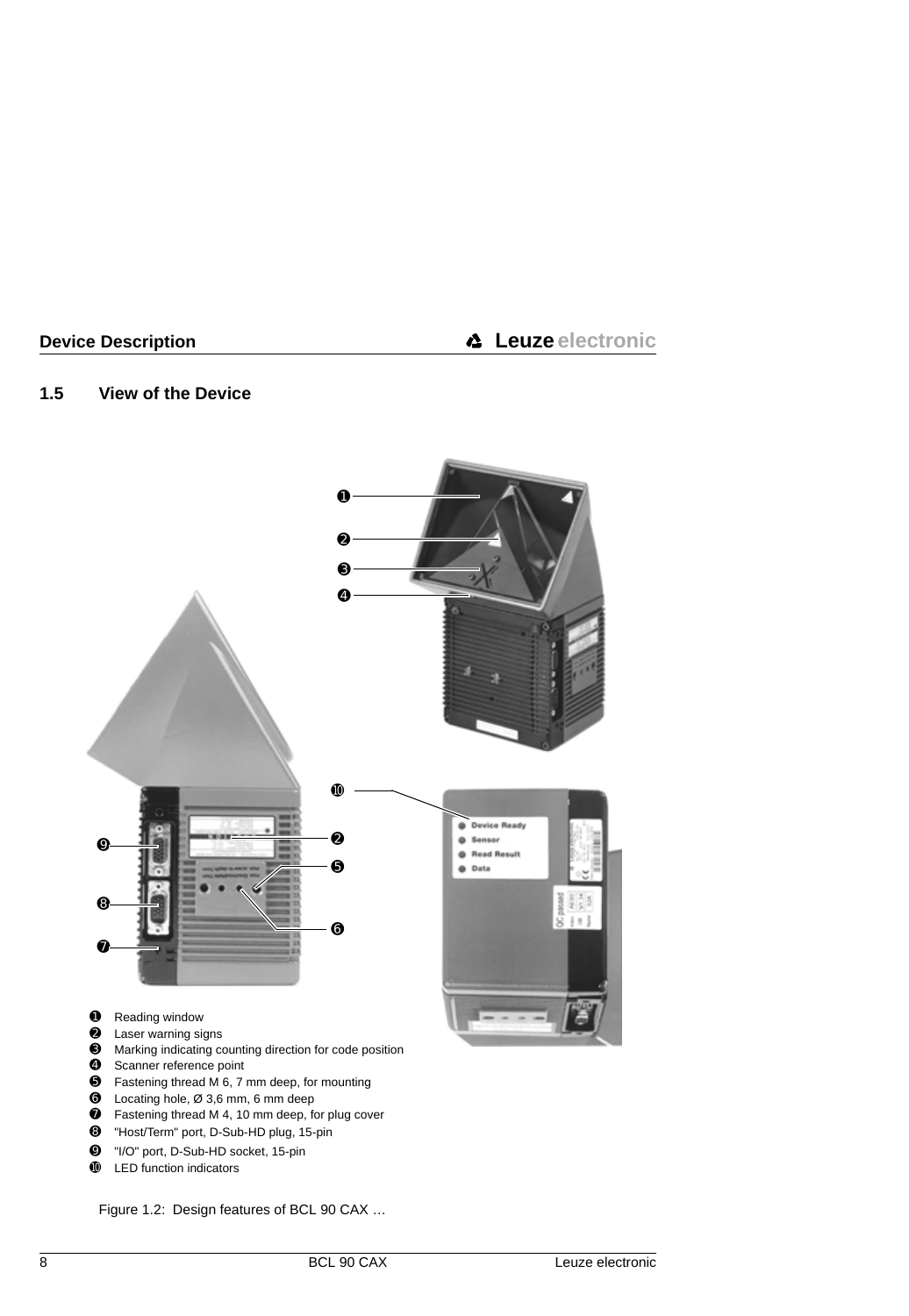# <span id="page-8-0"></span>**2 Technical Data**

# <span id="page-8-1"></span>**2.1 Technical Data**

# <span id="page-8-2"></span>**2.1.1 Data Sheet for BCL 90 CAX M 100**

| <b>Model</b>                                            | BCL 90 CAX M 100 (Medium Density)                                                               |
|---------------------------------------------------------|-------------------------------------------------------------------------------------------------|
| Type                                                    | Compact OMNI bar code scanner without heater                                                    |
| Reading window                                          | Frontal                                                                                         |
| Laser diode (wavelength)                                | Red light $(\lambda = 650 \text{ nm})$                                                          |
| Service life of the laser<br>diode                      | MTBF 20,000 h                                                                                   |
| Laser class of the device                               | Class 2 (acc. to DIN EN 60825-1), safety disconnection of the<br>laser diode after 10 min 1)    |
| Focus control                                           | Autofocus, alternatively event-driven focus position switching                                  |
| Number of<br>distance configurations                    | max. 8                                                                                          |
| Focus adjustment time                                   | $\leq$ 20 ms (typical)                                                                          |
| Focus trigger                                           | Switching inputs "SE 2 SE 6" / data interface / timer                                           |
| Scanning/decoding<br>frequency                          | 600  1200 Hz                                                                                    |
| Resolution                                              | $0.31.0$ mm                                                                                     |
| Reading fields                                          | See reading field diagram from page 13 onwards                                                  |
| Bar code print contrast<br>(PCS)                        | >60%                                                                                            |
| External light tolerance                                | 2000 lx (on bar code)                                                                           |
| Number of bar codes per<br>scan                         | 1  12 (standard decoder), 1  5 (CRT decoder)                                                    |
| Number of bar codes per<br>scan gate time <sup>2)</sup> | 1  50 (auto-discriminating)                                                                     |
| Types of bar code<br>(CRT decoder)                      | Code 39, Code 128, Code 93, Codabar, EAN, EAN 128, UPC,<br>2/5 Interleaved                      |
| Bar code length                                         | max. 50 characters (max. 600 characters for all bar codes per<br>scan gate time taken together) |
| Print ratio                                             | 2:13:1                                                                                          |
| Number of multiple<br>readings                          | 199                                                                                             |
| Optical indicators                                      | 4 LED function indicators                                                                       |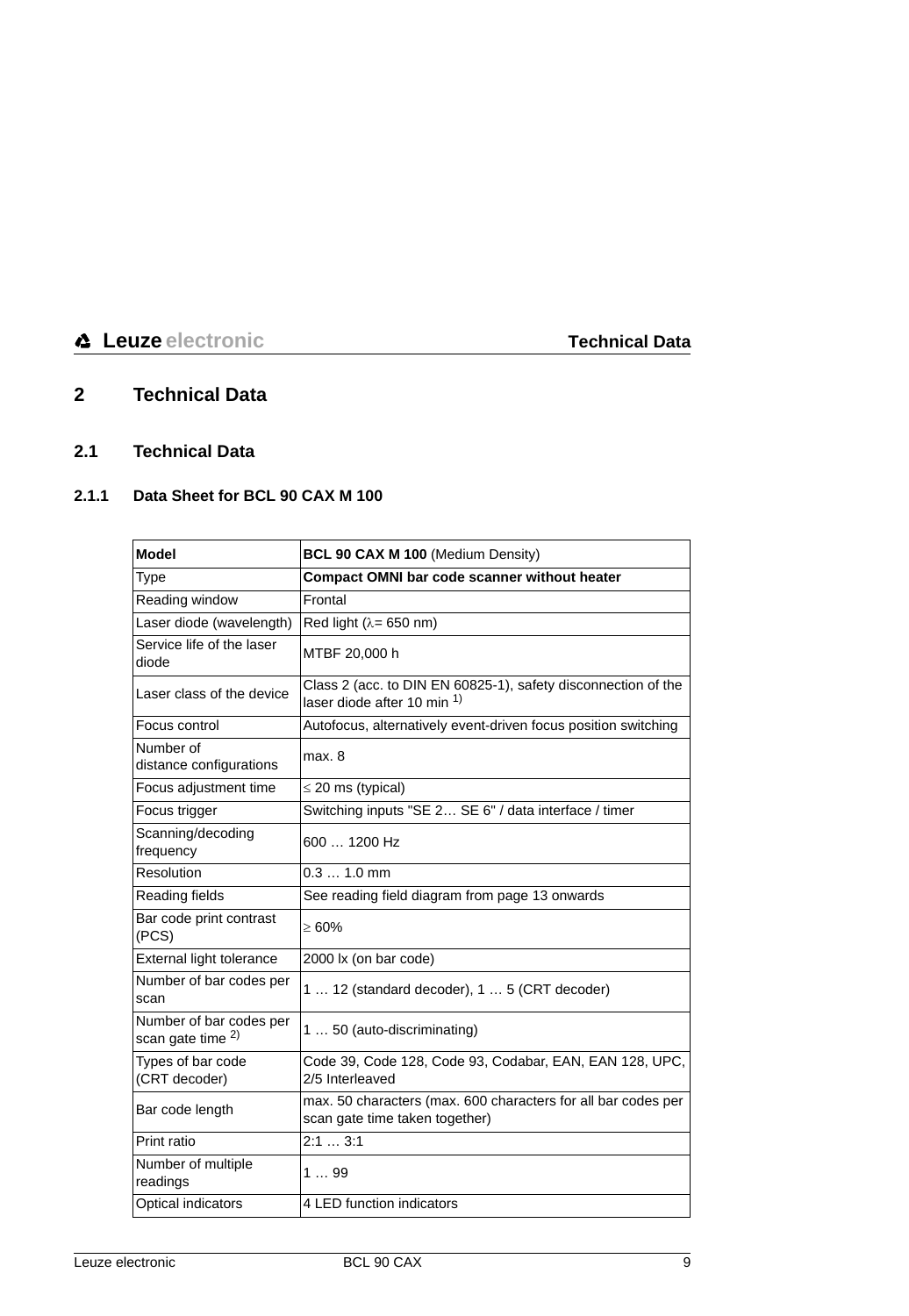| <b>Model</b>                                                                              | BCL 90 CAX M 100 (Medium Density)                                                                                                                                                                                                                                                                              |  |
|-------------------------------------------------------------------------------------------|----------------------------------------------------------------------------------------------------------------------------------------------------------------------------------------------------------------------------------------------------------------------------------------------------------------|--|
| Read clocking                                                                             | Switching input "SE 1"/ free-oscillating / serial interface / MSP/<br>TCP                                                                                                                                                                                                                                      |  |
| Data interface "Host"                                                                     | RS 232 or RS 422/485, adjustable data output format                                                                                                                                                                                                                                                            |  |
| Data transmission rate                                                                    | 300  57 600 bits/ s                                                                                                                                                                                                                                                                                            |  |
| Protocols                                                                                 | Leuze standard, Leuze network multiNet plus and 3964(R)                                                                                                                                                                                                                                                        |  |
| Physical configurations                                                                   | Stand alone, network (bus)                                                                                                                                                                                                                                                                                     |  |
| Data interface "Service"                                                                  | RS 232, 9600 baud, 8 data bits, no parity, 1 stop bit,<br>predefined output format                                                                                                                                                                                                                             |  |
| Function switching inputs                                                                 | 6 ("SE 1  SE 6")<br>- Opto-decoupled, U <sub>emax</sub> = +30 V, polarity-proof,<br>can be connected to p-n-p outputs<br>"SE 1" (reading cycle): internal delay time max. 30 ms,<br>reduced max 2  6 ms<br>"SE 2  SE 6": focus position switching,<br>SE 6: function selectable,<br>int. delay time max. 30 ms |  |
| Function switching<br>outputs                                                             | 4 ("SWO 1"  "SWO 4")<br>p-n-p, short-circuit proof, adjustable pulse duration<br>(static, resolution 10  990 ms or 100  9900 ms)<br>- Function of the result status indication selectable                                                                                                                      |  |
| Electrical connections                                                                    | 1 x 15-pin D-Sub-HD device plug,<br>1 x 15-pin D-Sub-HD device socket                                                                                                                                                                                                                                          |  |
| Operating voltage/<br>power consumption                                                   | DC 18  30 V / typically 9 W, max. 16 W                                                                                                                                                                                                                                                                         |  |
| Housing                                                                                   | Aluminium die-cast, no silicone used in the exterior materials                                                                                                                                                                                                                                                 |  |
| Type of protection/<br>safety class                                                       | IP 65 3) (acc. to DIN 40 050) / class 3 (acc. to VDE 0106/<br>IEC 1010-1)                                                                                                                                                                                                                                      |  |
| EMC / vibration /<br>shock testing                                                        | Acc. to EN 50081-1, 50082-2 / acc. to IEC 68-2-6 Test FC /<br>acc. to IEC 68-2-27 Test EA                                                                                                                                                                                                                      |  |
| Weight                                                                                    | approx. 2 kg                                                                                                                                                                                                                                                                                                   |  |
| Operating ambient/<br>storage temperature                                                 | $0+40°C/-20+70°C$                                                                                                                                                                                                                                                                                              |  |
| Max. relative air humidity                                                                | 90%, non-condensing                                                                                                                                                                                                                                                                                            |  |
| 1)<br>In reading mode with algebing types "Pwitching input Censor" and "Periol interface" |                                                                                                                                                                                                                                                                                                                |  |

In reading mode with clocking types "Switching input Sensor" and "Serial interface'

2) Scan gate time: time window of code evaluation generated internally through the reading cycle

3) Including plug cover or plug cover with parameter memory

<span id="page-9-0"></span>Table 2.1: Technical specifications of BCL 90 CAX M 100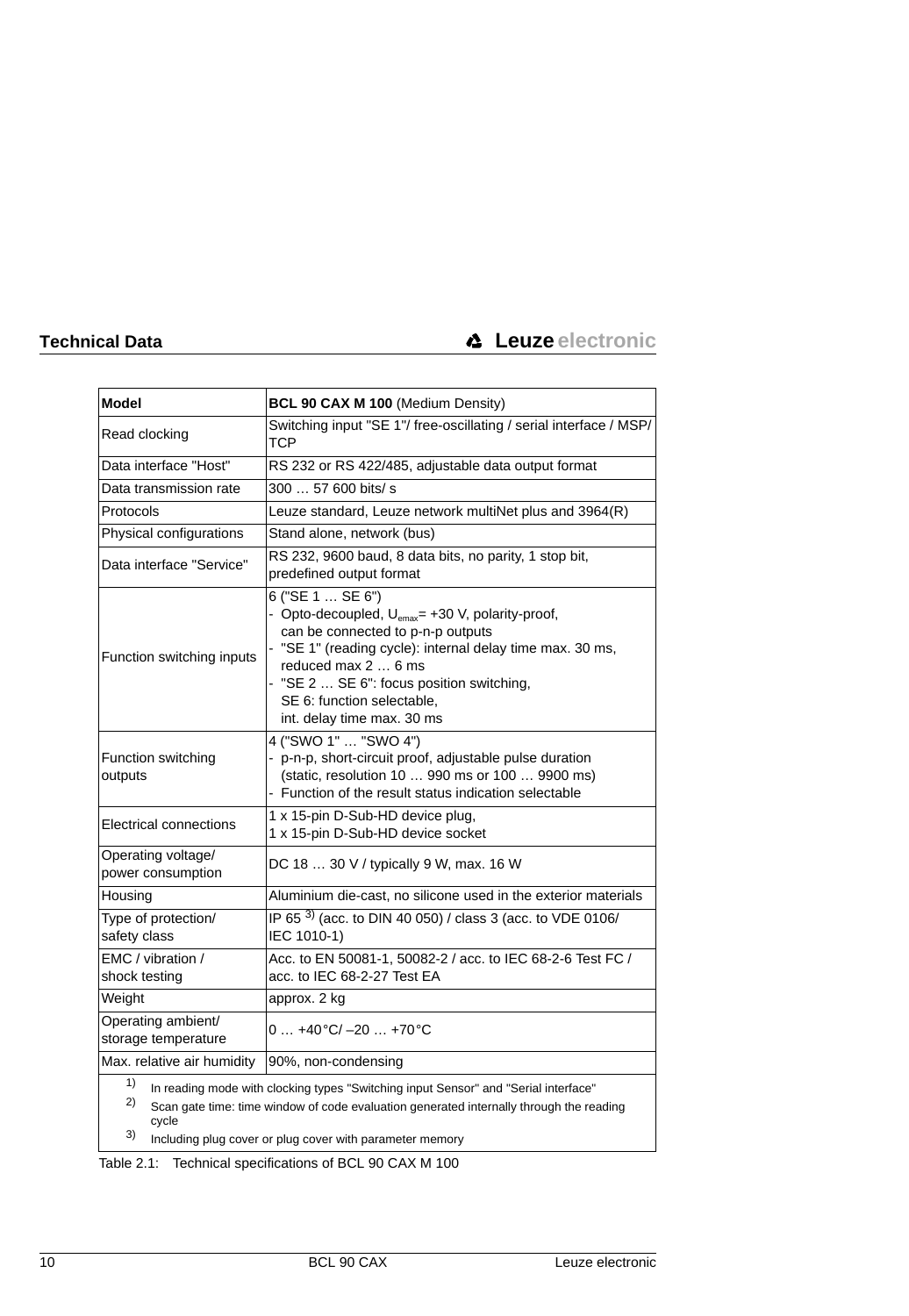# <span id="page-10-0"></span>**2.1.2 Data Sheet for BCL 90 CAX M 100 H**

Technical data identical to BCL 90 CAX M 100, except for the following differences:

| <b>Model</b>                                  | <b>BCL 90 CAX M 100 H</b>                                          |
|-----------------------------------------------|--------------------------------------------------------------------|
| <b>Type</b>                                   | <b>Compact OMNI bar code scanner with heater</b>                   |
| Switch-on behaviour/<br>temperature variation | See Technical Description BCL 90                                   |
| Switch-on delay                               | $3540$ min<br>(with DC 24 V and min. ambient temperature of -30°C) |
| Operating voltage                             | DC 24 V +20% / $-0\%$                                              |
| Power consumption                             | Typically 75 W, max. 90 W                                          |
| Required<br>core cross-section                | At least 0.75 mm <sup>2</sup> (for operating voltage supply)       |
| Weight                                        | approx. 2 kg                                                       |
| Operating ambient/<br>storage temperature     | $-30+35$ °C / $-20+70$ °C                                          |

<span id="page-10-2"></span>Table 2.2: Technical specifications of BCL 90 CAX M 100 H

# <span id="page-10-1"></span>**2.2 Dimensioned Drawing of BCL 90 CAX …**

#### **BCL 90 CAX M 100 BCL 90 CAX M 100 H**



<span id="page-10-3"></span>Figure 2.1: Dimensions of BCL 90 CAX …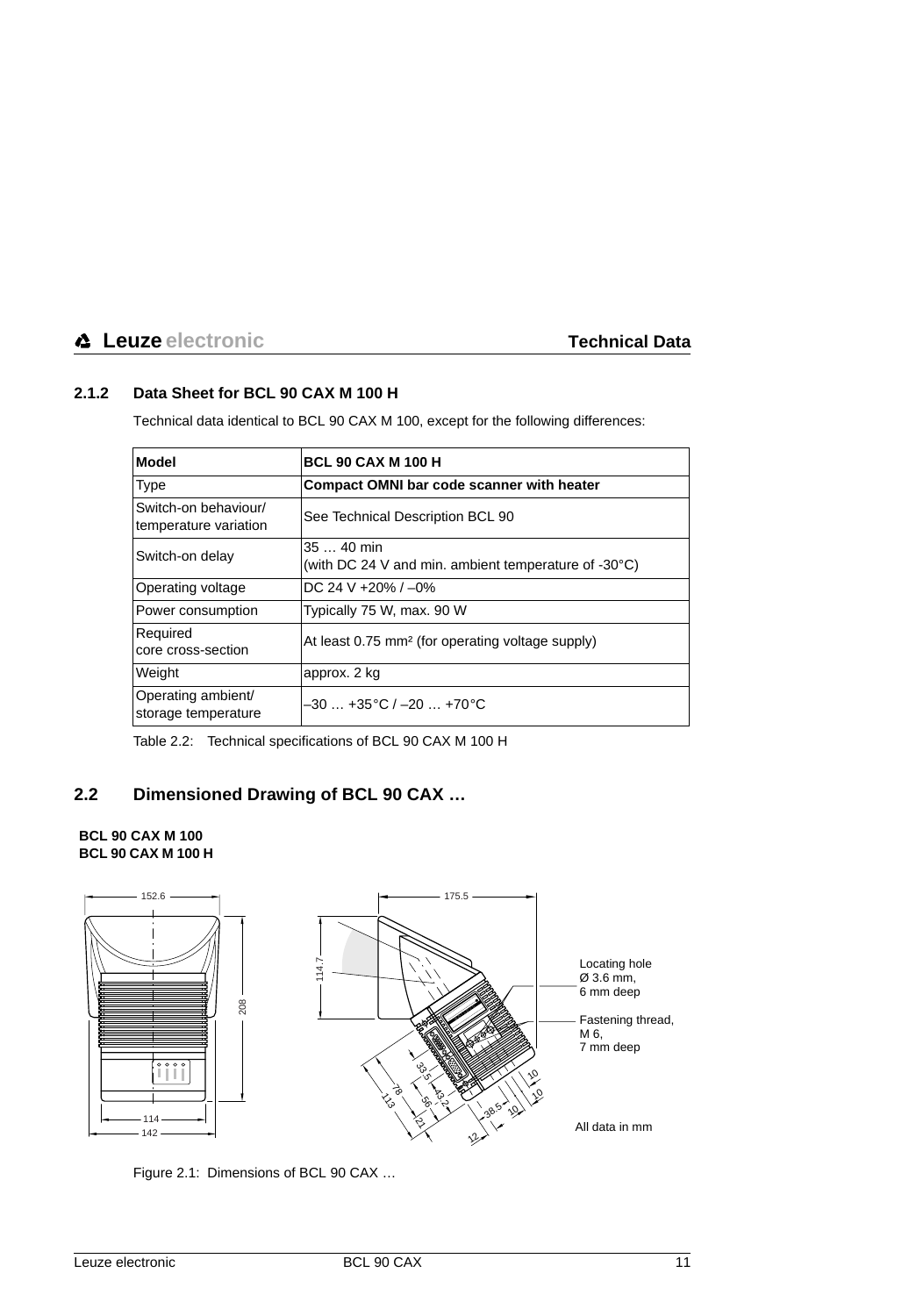# <span id="page-11-0"></span>**2.3 Optical Data (Specification Diagrams)**

# <span id="page-11-1"></span>**2.3.1 Reading Conditions for All Diagrams**

| Test code             | Code 128            |
|-----------------------|---------------------|
| <b>Print contrast</b> | >90%                |
| <b>Tilt</b>           | $± 45^{\circ}$      |
| <b>External light</b> | $< 2000 \text{ lx}$ |
| Good Read rate        | > 75%               |

<span id="page-11-3"></span>Table 2.3: Reading conditions for specification diagrams

#### **Note!**

Min. and max. read distances are measured radially from the BCL!

# <span id="page-11-2"></span>**2.3.2 Overview of Diagrams**

| Model                     | Diagrams                                                                              | Page       |
|---------------------------|---------------------------------------------------------------------------------------|------------|
|                           | Reading field height in relation to read distance<br>and resolution                   | page<br>13 |
| BCL 90 CAX M 100/M 100 H: | Characteristics for scanning frequency in relation<br>to read distance and resolution | page<br>14 |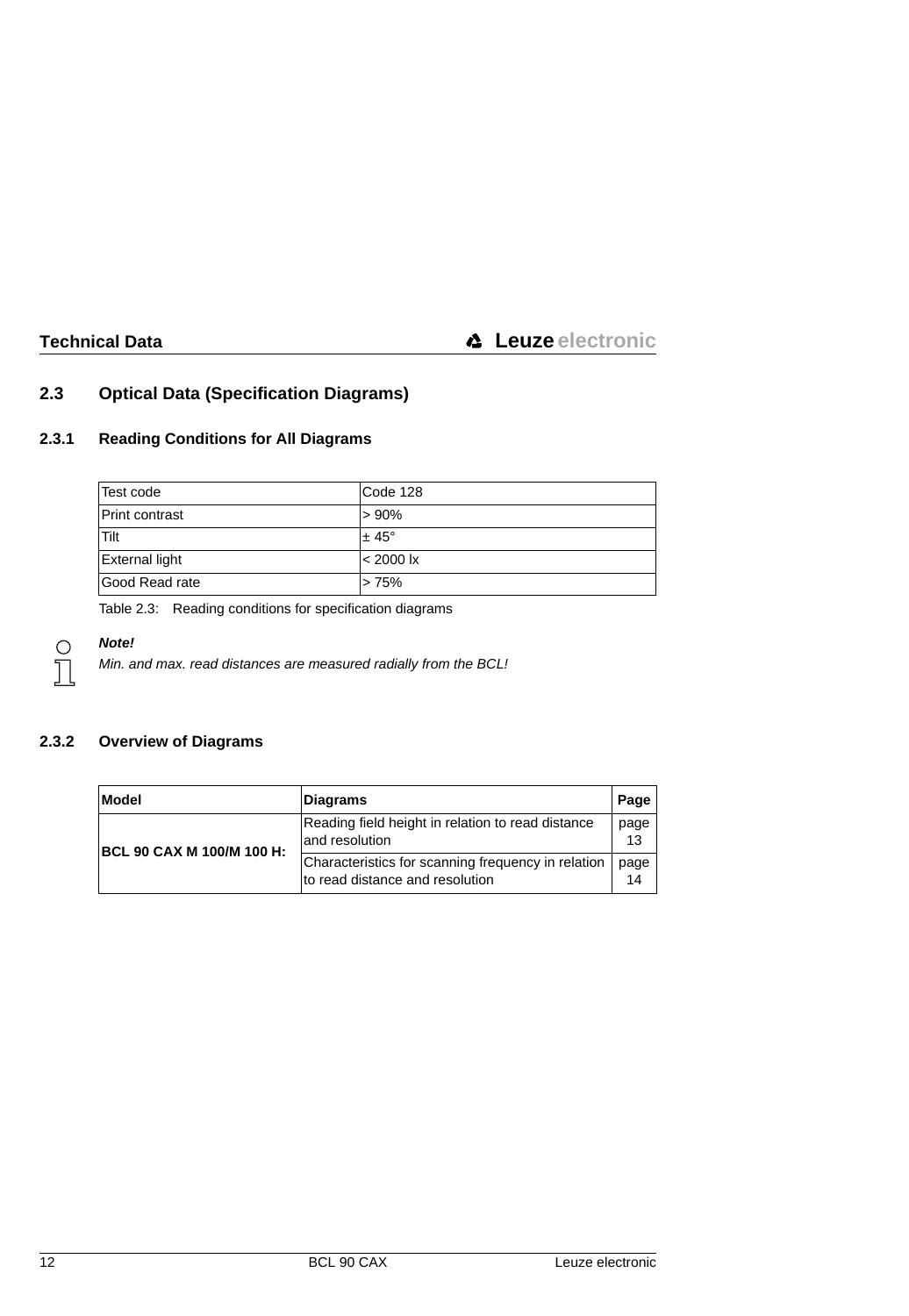

# <span id="page-12-0"></span>**2.3.3 Reading performance data for compact OMNI bar code scanner**

<span id="page-12-1"></span>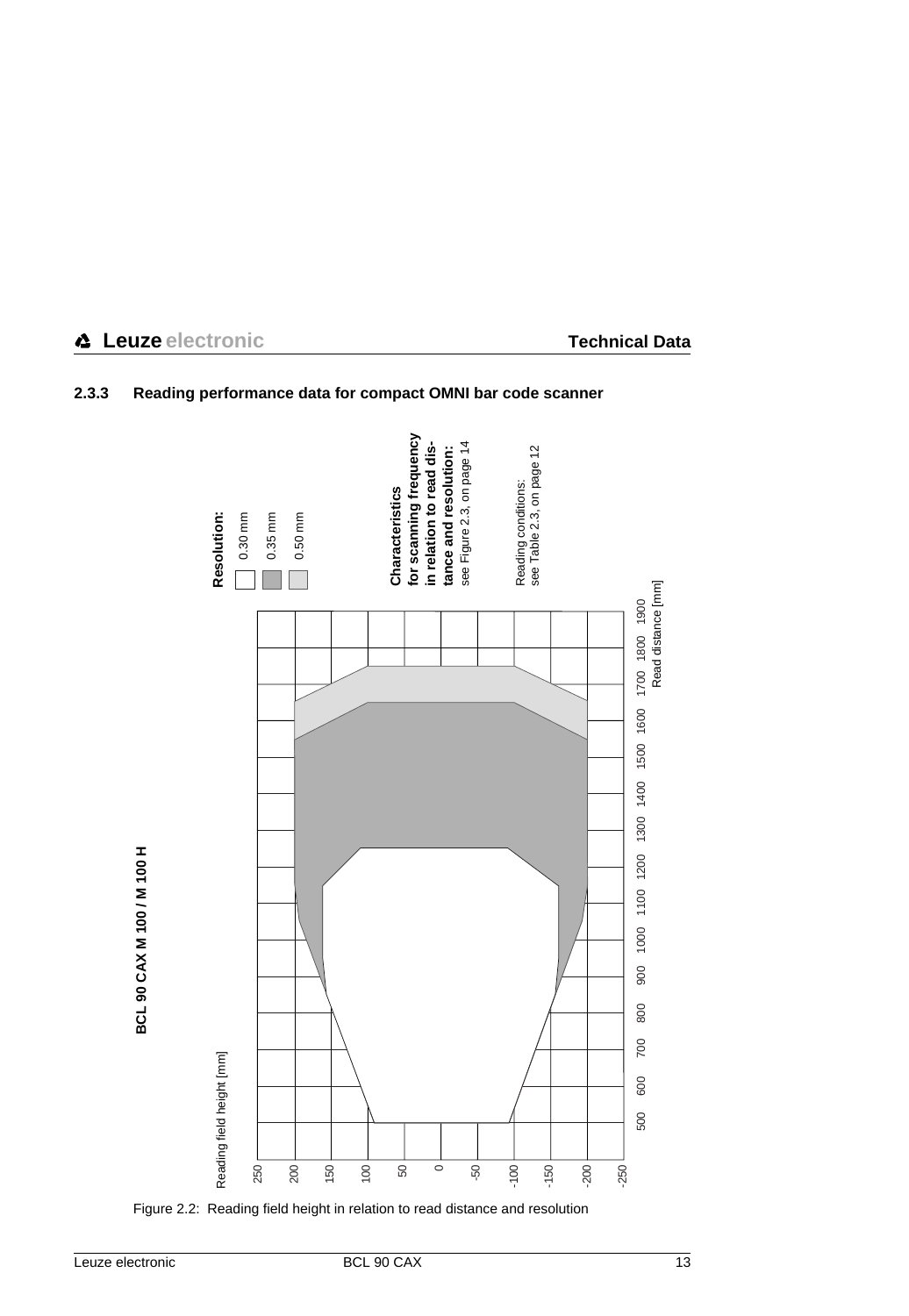#### **BCL 90 CAX M 100 / M 100 H**



<span id="page-13-0"></span>Figure 2.3: Characteristics for scanning frequency in relation to read distance and resolution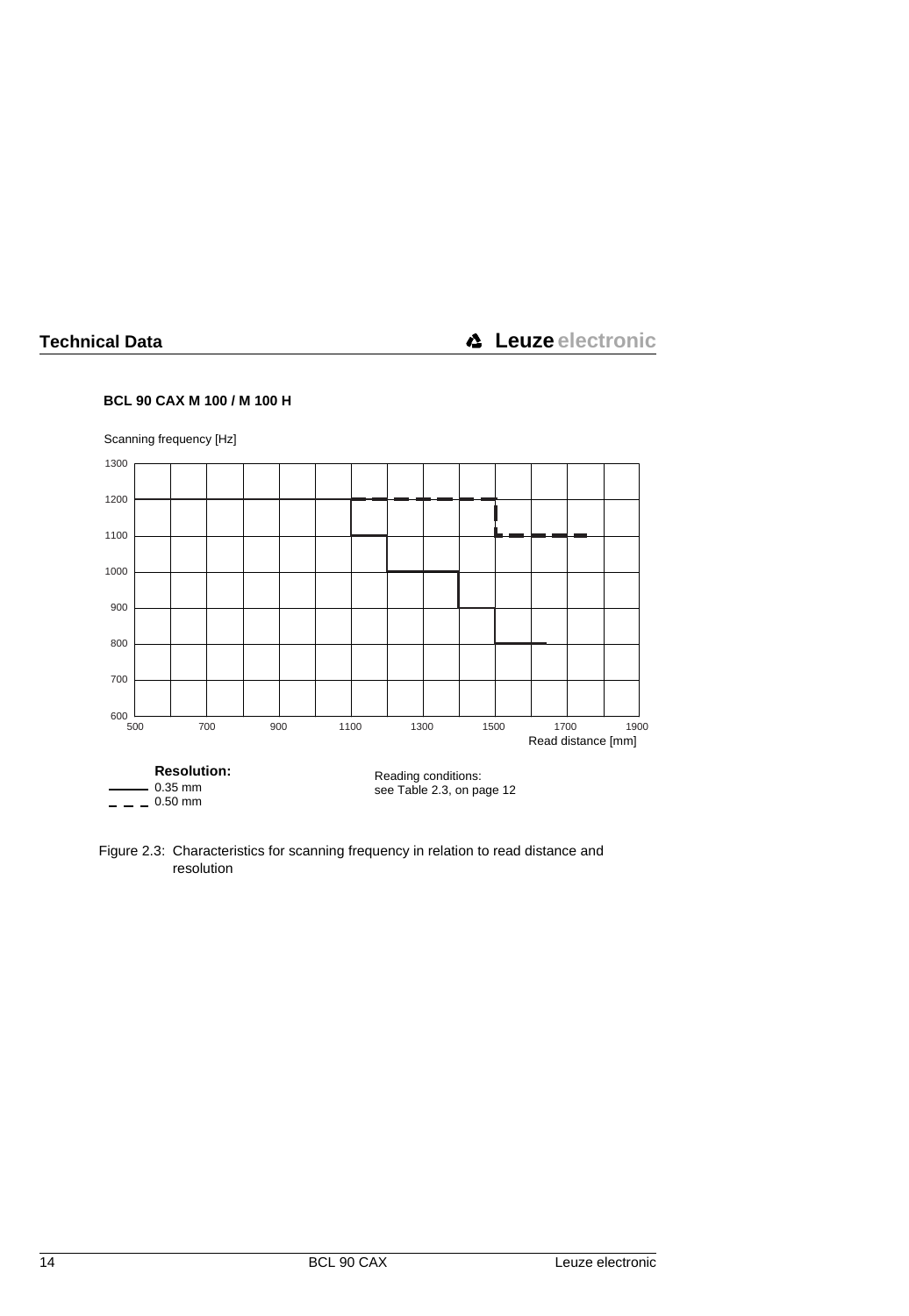# <span id="page-14-0"></span>**2.3.4 Reading Field and System Dimensions of BCL 90 CAX M 100 / M 100 H**



<span id="page-14-1"></span>Figure 2.4: Required mounting position of BCL 90 CAX… above conveyor section (resolution 0.30 mm, belt width 300 mm)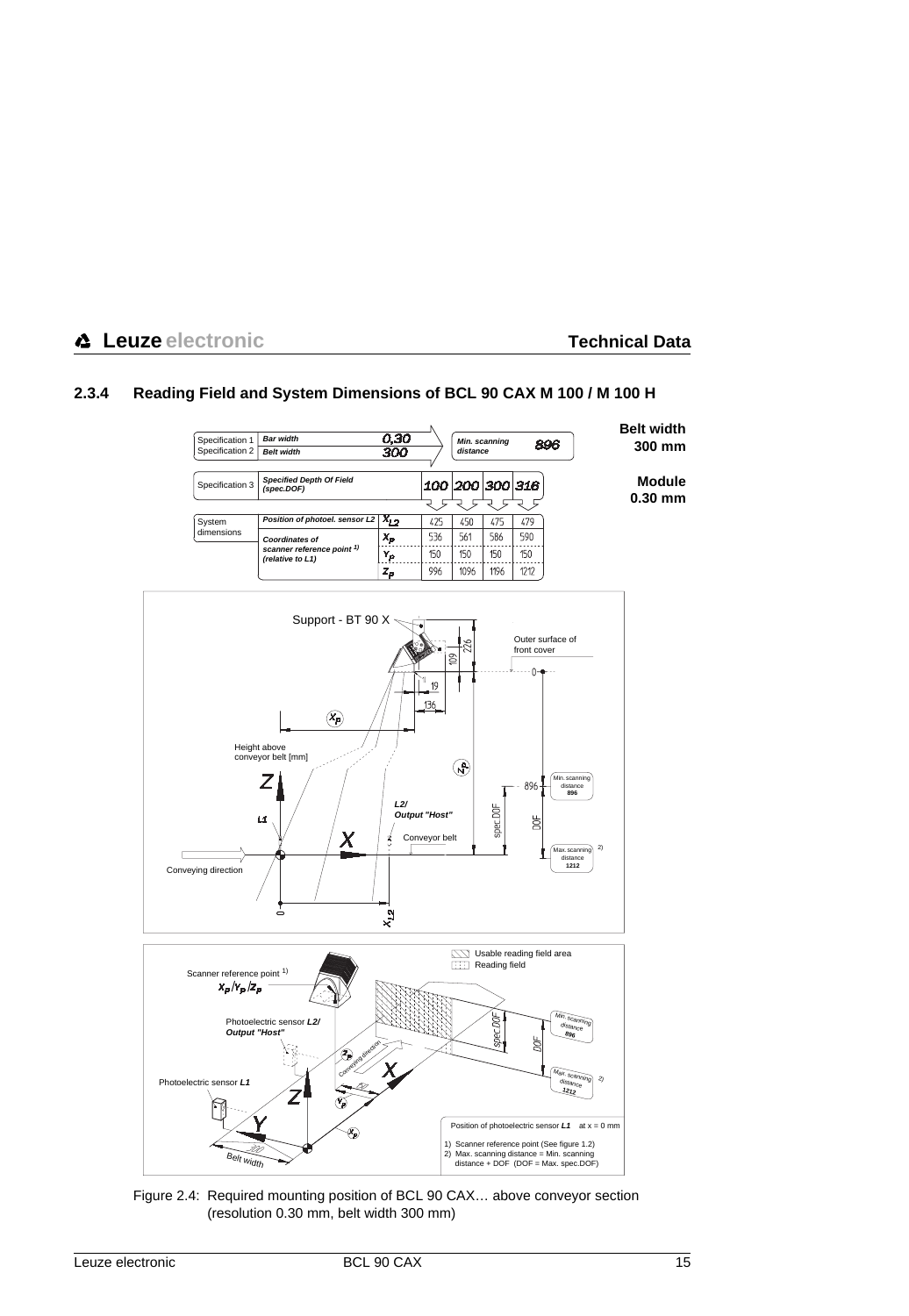

<span id="page-15-0"></span>Figure 2.5: Required mounting position of BCL 90 CAX… above conveyor section (resolution 0.35 mm, belt width 400 mm)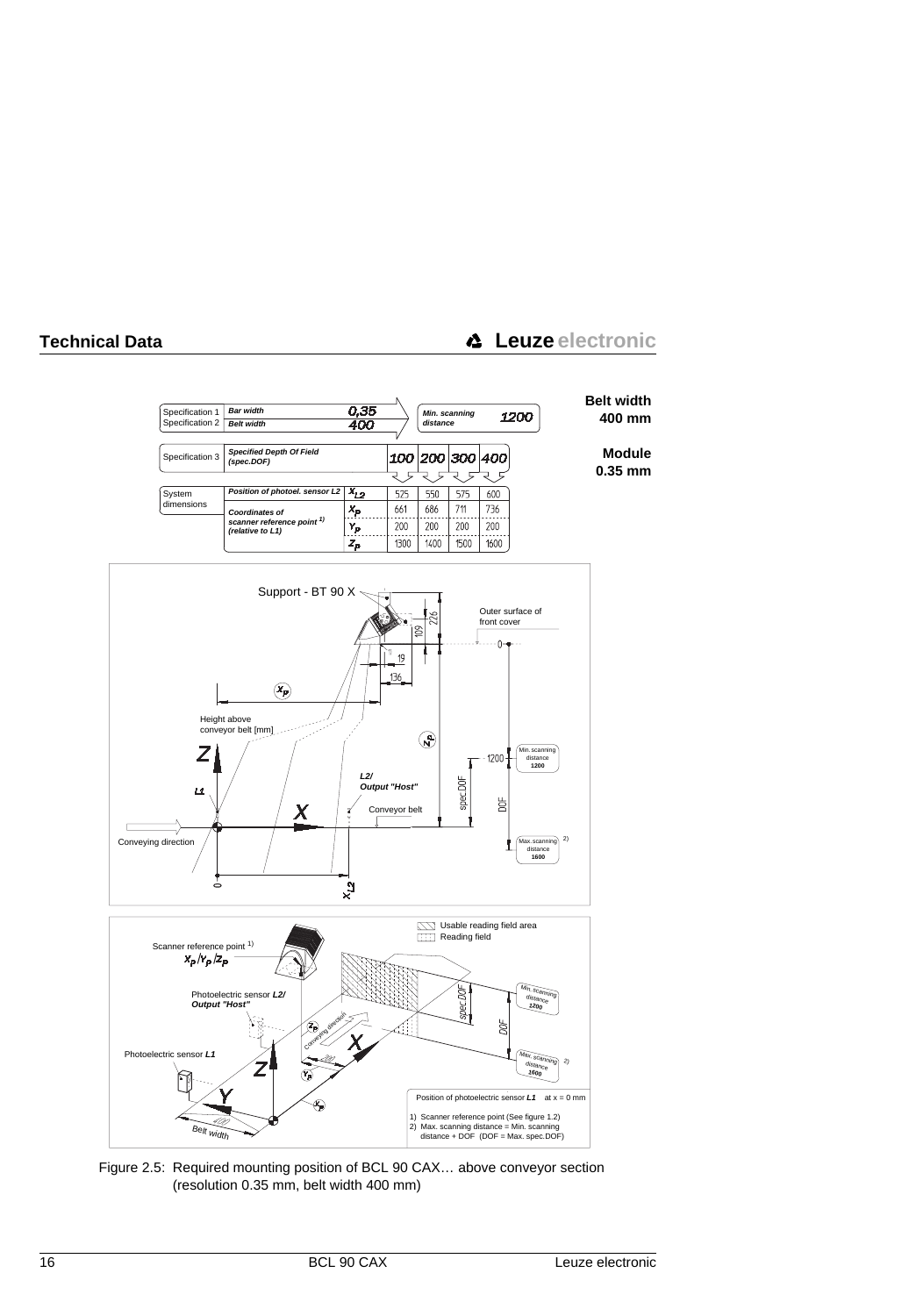

<span id="page-16-0"></span>Figure 2.6: Required mounting position of BCL 90 CAX… above conveyor section (resolution 0.50 mm, belt width 400 mm)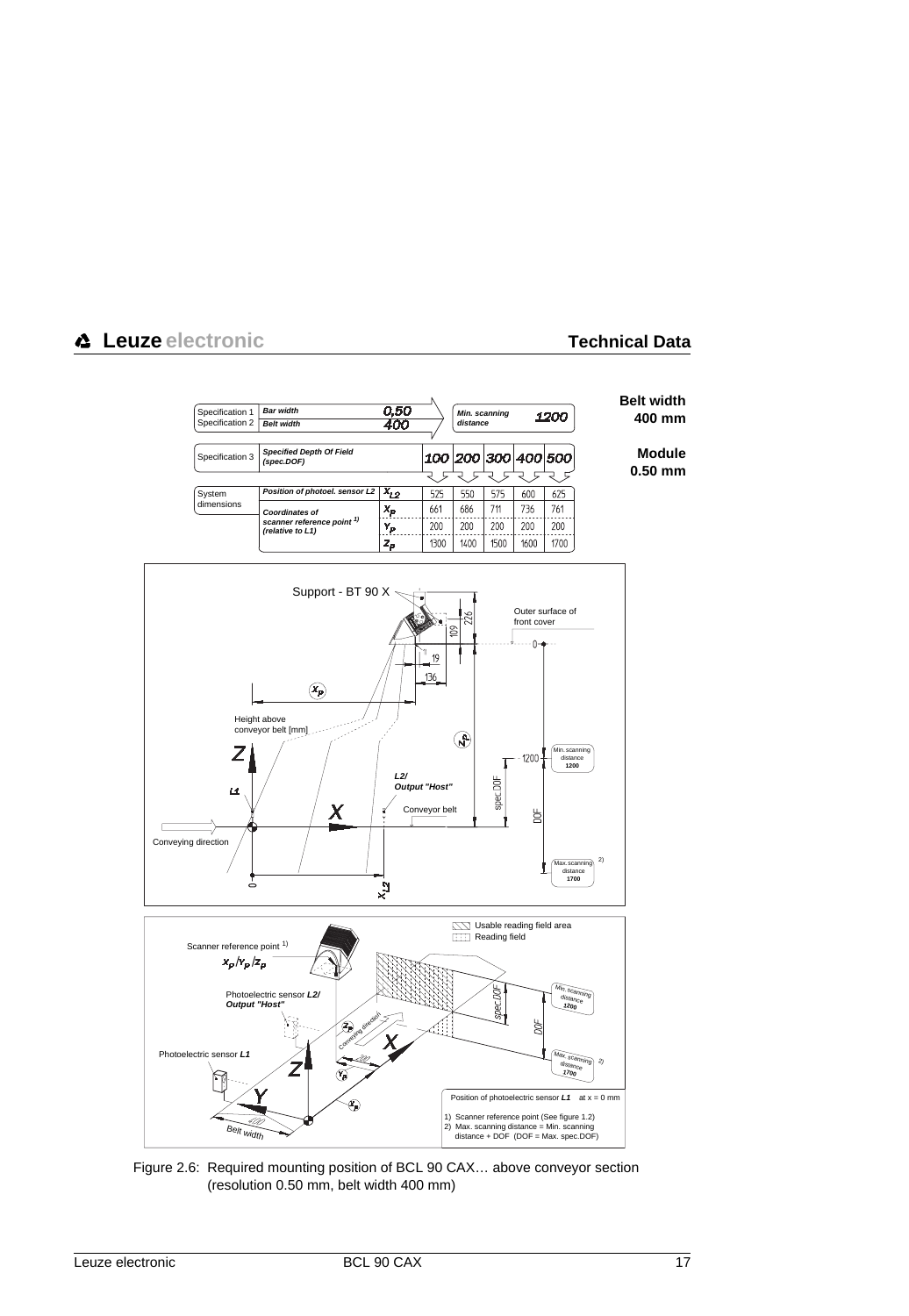

<span id="page-17-0"></span>Figure 2.7: Depth of field in relation to module width and focus position with belt width of 400 mm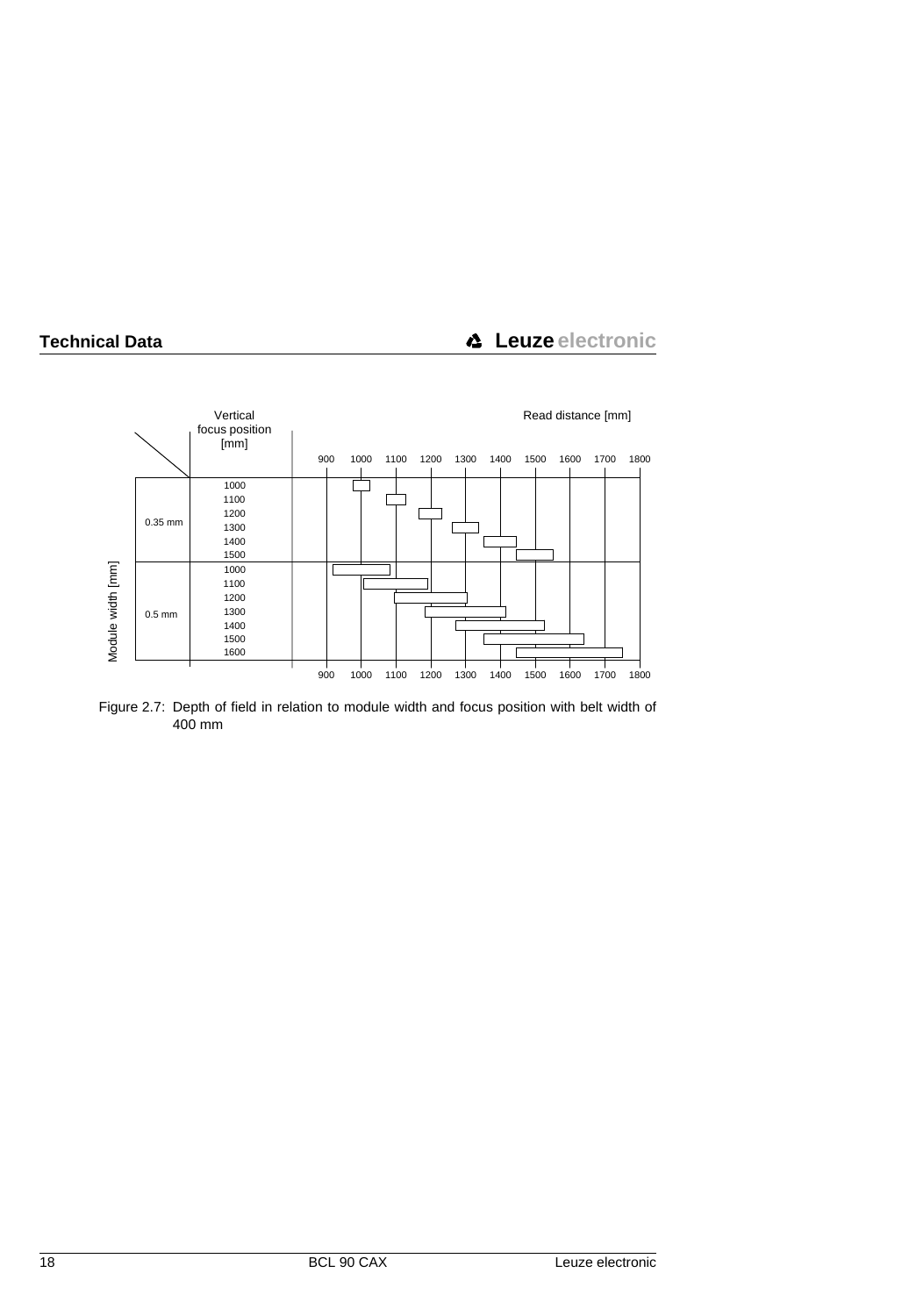# <span id="page-18-0"></span>**3 Accessories (Order Codes)**

### <span id="page-18-1"></span>**3.1 Cables, External Parameter Memories and Plug Covers**



#### **Note!**

Information on cables, external parameter memories and plug covers can be found in the Technical Description BCL 90 (Chapter 5.1).

#### **a) BCL without heater**

Temperature range of the connection materials: When stationary:  $-30$  ... +70 °C; when in motion:  $0$  ... +70 °C

#### **b) BCL with heater**

Temperature range of the connection materials: When stationary: –50 … +70 °C; when in motion: –40 … +70 °C

# <span id="page-18-2"></span>**3.2 Mounting Accessories**

| Type /<br>lorder number        | <b>Description</b>                                                 | Figure     |
|--------------------------------|--------------------------------------------------------------------|------------|
| <b>BT 90 S /</b><br>500 35 514 | Quick-action clamping device, with complete fastening<br>materials | Figure 3.1 |
| <b>BT 90 X/</b><br>500 37 598  | Mounting bracket, with 2 screws M 6 x 10 mm,<br>self-locking       | Figure 3.2 |

<span id="page-18-3"></span>Table 3.1: Available accessories: mounting accessories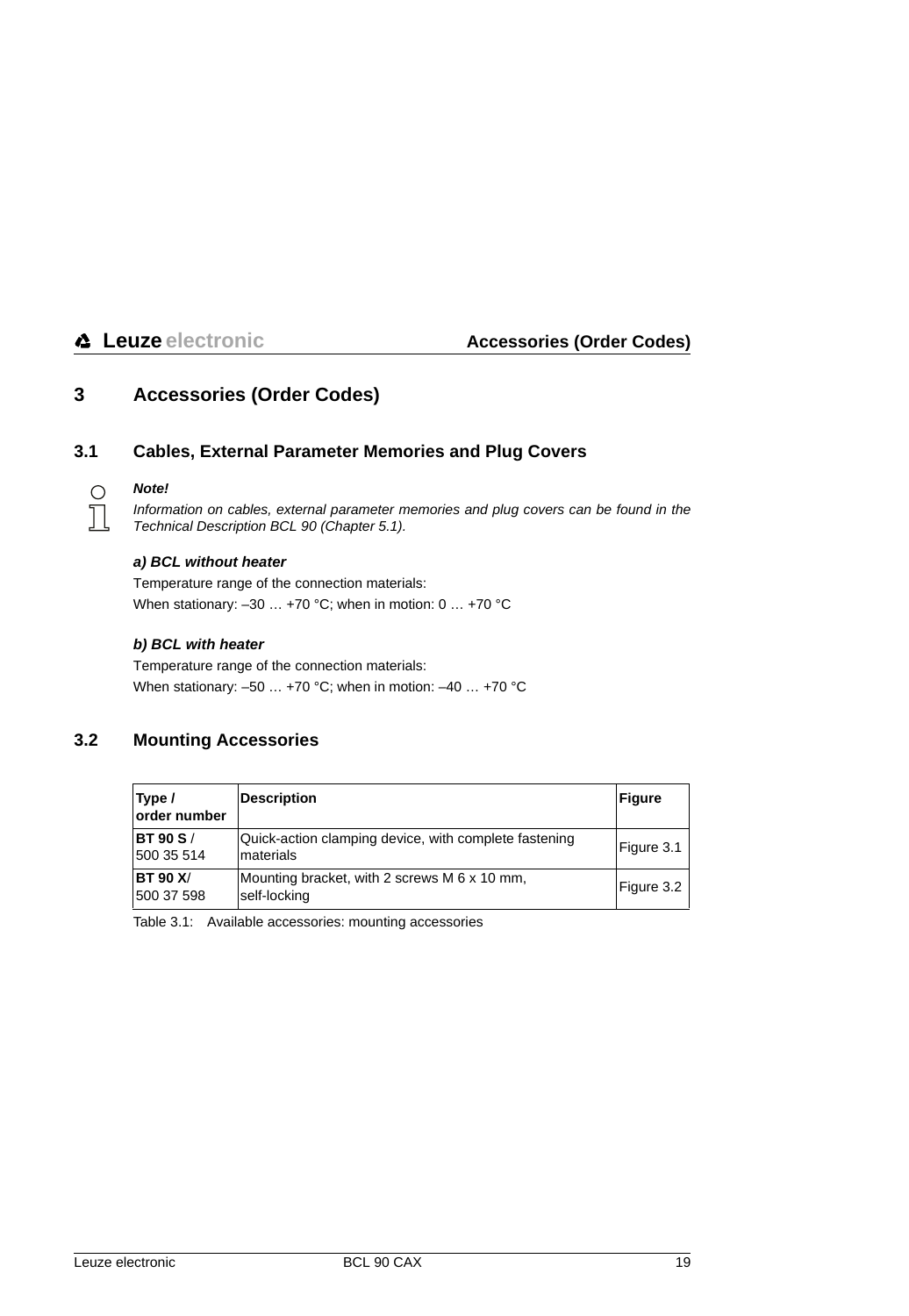# <span id="page-19-0"></span>**3.3 Dimensions**

# **View of the quick-action clamping device BT 90 S**



<span id="page-19-1"></span>Figure 3.1: View of the quick-action clamping device with bracket support

### **Mounting bracket BT90 X**



**Items included for mounting BCL:** 2 x Cheese-head screws M 6 x 10 mm, self-locking

<span id="page-19-2"></span>Figure 3.2: Dimensions of mounting bracket BT 90 X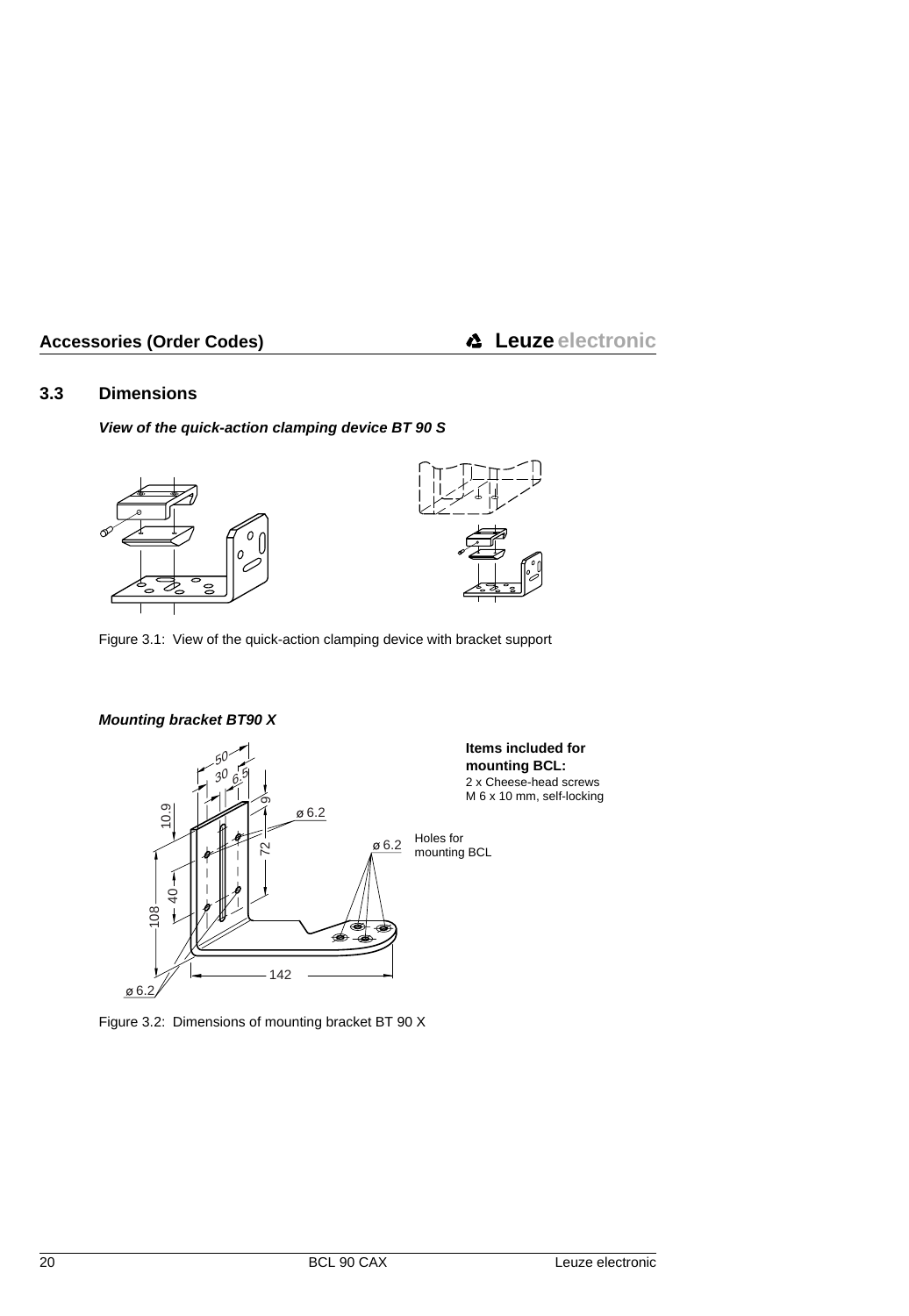# <span id="page-20-0"></span>**4 Mounting**

# <span id="page-20-1"></span>**4.1 Overview of Mounting Steps**

- if needed, exchange the language version of the laser warning sign
- select mounting site for the BCL
- adjust the position of the BCL to the bar code
- mount BCL
- modular connector unit MA 90
- connect the BCL to MA 90
- adiust the BCL
- mount the reading cycle sensor for external reading cycle triggering
- optional for event-driven focus position switching: mount the sensors for external detection of the object distance

# <span id="page-20-2"></span>**4.2 Preparations Before Mounting**

### <span id="page-20-3"></span>**4.2.1 Have Ready the Components to be Mounted**

• Bar code scanner BCL

#### <span id="page-20-4"></span>**4.2.2 Have Accessories Ready**

• Leuze mounting support for BCL: as per order, mounting bracket BT 90 X (order No. 500 37 598) or quick-action clamping device BT 90 S (order No. 500 35 514) with mounting material for BCL

**- or -**

alternatively, in case the user provides the mounting support:

- sturdy mounting device enabling the BCL to change its orientation on the x-axis and y-axis. The BCL weighs approx. 2 kg
- two M6 screws for the BCL. Screw length depends on the wall thickness of the mounting support used. Screw depth in **BCL, max. 7 mm** below housing surface
- modular connector unit MA 90 (not included in the scope of delivery of the BCL)
- reading cycle sensor, e.g. retro-reflective photo electric sensor/light switch (not included in the scope of delivery of the BCL)
- optional for event-driven focus position switching: sensors for the detection of the read distance, e.g. retro-reflective photo electric sensor/light switch (not included in the scope of delivery of the BCL)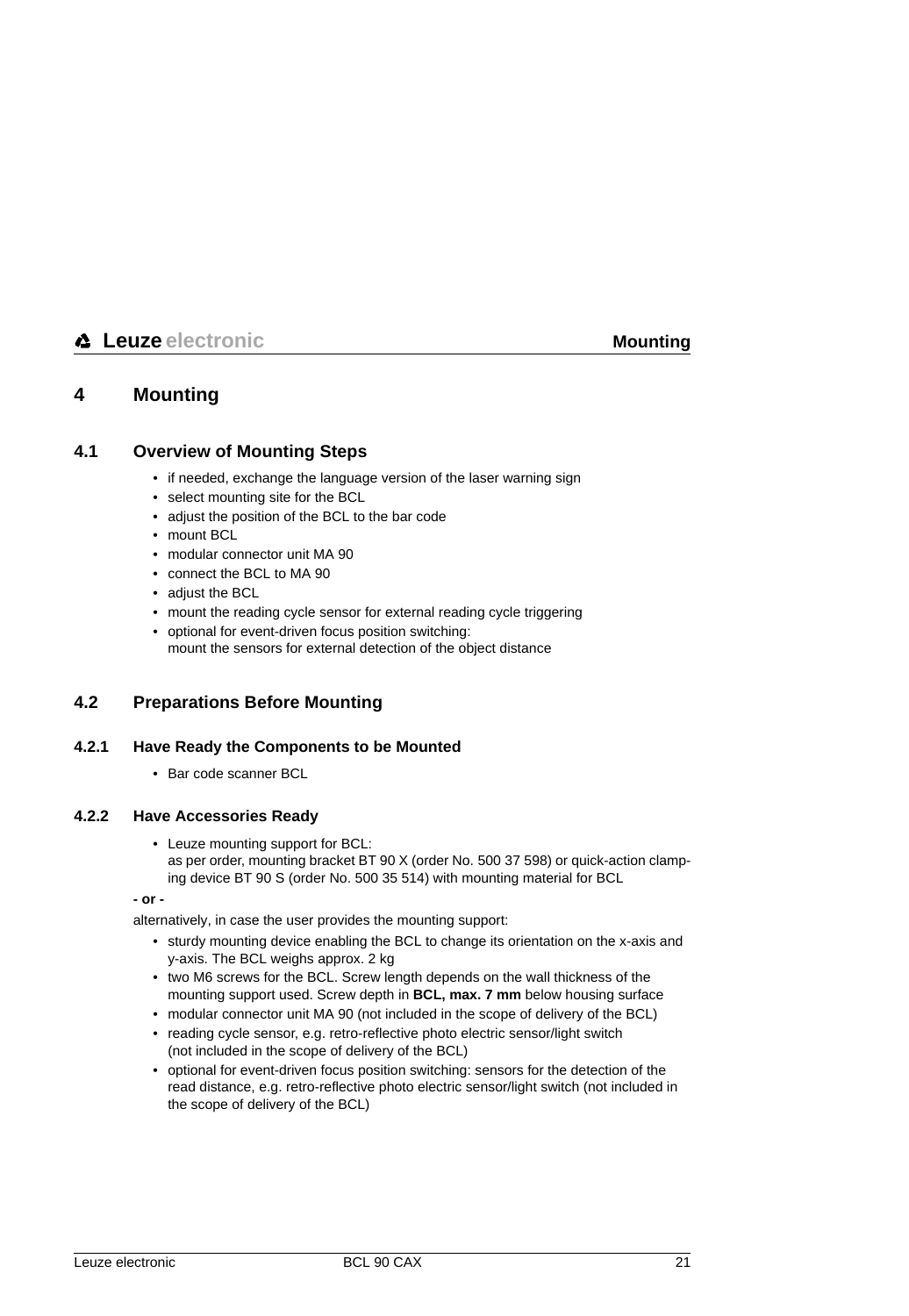# <span id="page-21-0"></span>**4.2.3 Have Auxiliary Material Ready**

- two M6 screws to fasten the Leuze mounting support to the mounting base. Screw length depends on the wall thickness of the mounting base
- one set of laser warning signs (as required)
- tools
- measuring tape (up to 3000 mm)
- L-blade

# <span id="page-21-1"></span>**4.2.4 Exchanging the Laser Warning Sign**

If necessary, stick a laser warning sign in the appropriate language version over the warning sign (GB-English / US-English) already attached to the BCL [\(Figure 4.1](#page-21-2)).

The included set of laser warning signs consists of:

- a German/American warning sign
- a French/American English warning sign

<span id="page-21-2"></span>

Figure 4.1: Exchanging the laser warning sign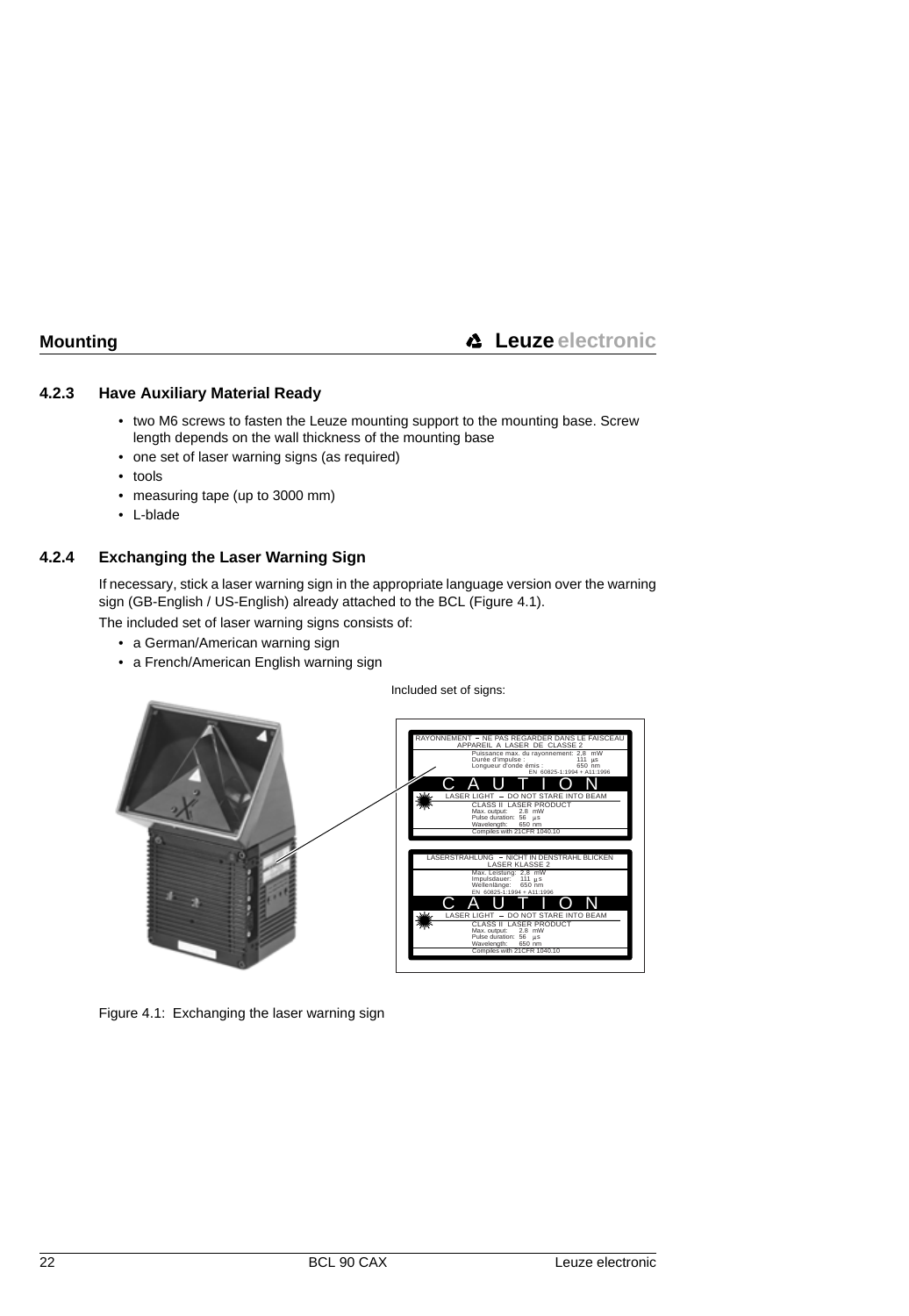# <span id="page-22-0"></span>**4.2.5 Selecting the Mounting Site**

In selecting the mounting site, the distance between the BCL and host as well as the distance between the BCL and the bar code have to be taken into consideration.

#### **Distance between the BCL and host**

If it is not connected to the Leuze network or a bus connection, the BCL can be mounted at a distance of max. 1200 m from the host. The actual distance, however, depends on the selected physical type of the host interface and the adjusted data transmission rate.

#### **Distance between the BCL and MA 90**

The MA 90 should not be mounted further than 10 m away from the BCL because the PC accesses the terminal interface of the BCL through the software BCL-Config via the module (RS 232 type).

### <span id="page-22-1"></span>**4.2.6 Mounting Accessories**

The BCL is attached by way of two fastening threads (M6) located above the electrical connections. [Figure 4.2](#page-22-2) shows the location of the threads.

The dimensions of the BCL housing are given in [Figure 2.1.](#page-10-3)



<span id="page-22-2"></span>Figure 4.2: Position of mounting threads on BCL

The BCL can be mounted using the following Leuze mounting supports:

- Mounting bracket BT 90 X, single, order No. 500 37 598
- Quick-action clamping device BT 90 S, order No. 500 35 514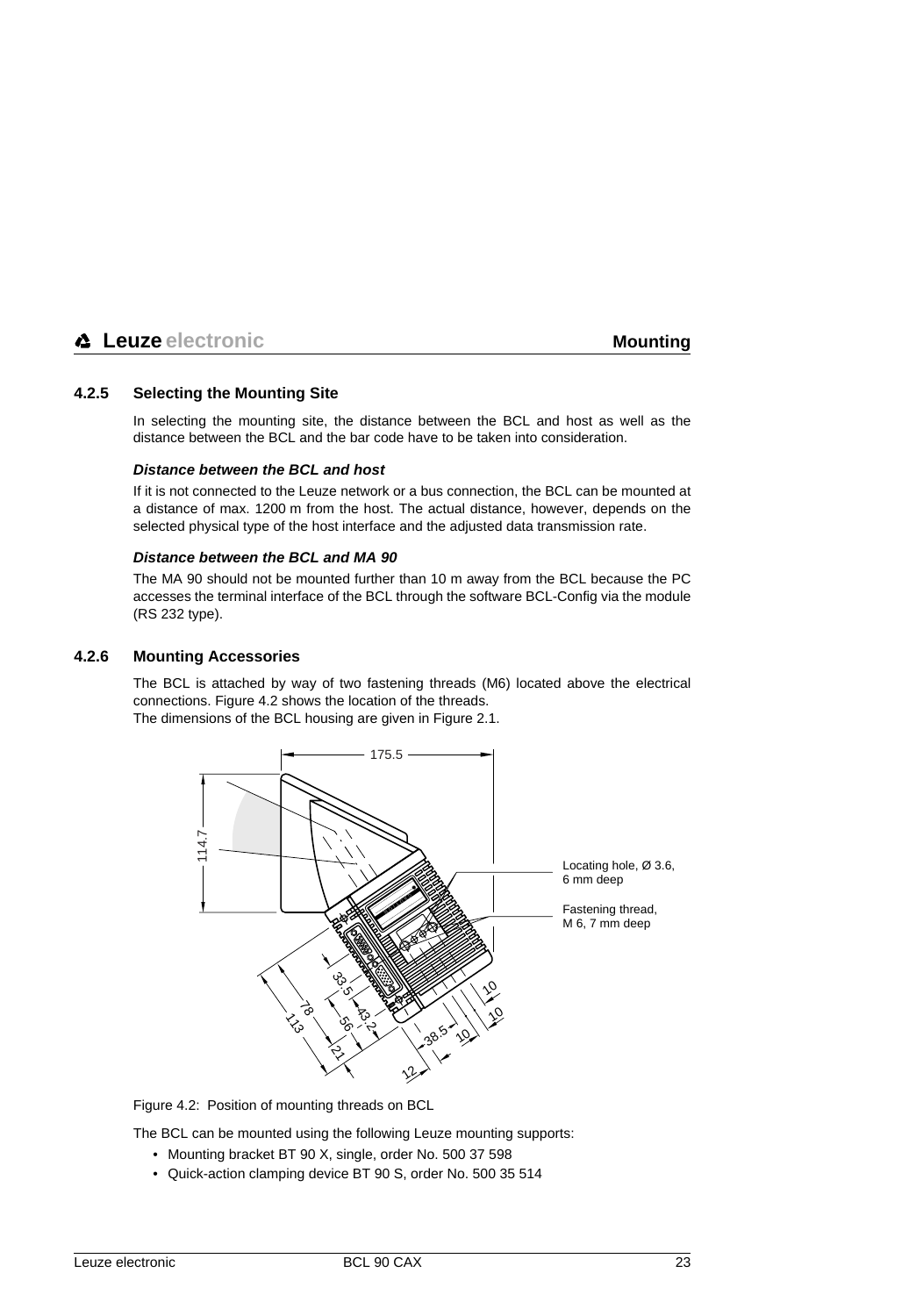The mounting supports are designed in such a way that allows diverse mounting variations and the orientation of the BCL on two levels. [Figure 4.3](#page-23-1) shows two examples for mounting the device.



<span id="page-23-1"></span>Figure 4.3: Mounting options for BCL 90 CAX … with mounting bracket BT 90 X

The dimensions of the mounting supports are given in [Section 3.3, on page 20.](#page-19-0)

# <span id="page-23-0"></span>**4.2.7 Distance Between BCL and Bar Code**

#### **Principle Orientation of the Scan Line to the Bar Code**

The BCL is used for reading omni-directional bar codes on the sides or on the top of objects. [Figure 4.4](#page-23-2) shows the basic arrangement of the BCL.

### **Read Distance to Bar Code**

The distance between the reading window of the BCL and the bar code may not exceed the technical limits specified for the device. The height of the reading field in relation to the read distance is given for various resolutions (module widths) in [Chapter 2.3.3 "Reading perform](#page-12-0)[ance data for compact OMNI bar code scanner".](#page-12-0)

[Figure 4.4](#page-23-2) defines the read distance **a** from the reading window.



<span id="page-23-2"></span>Figure 4.4: Orientation of scanning method to bar code and conveyor belt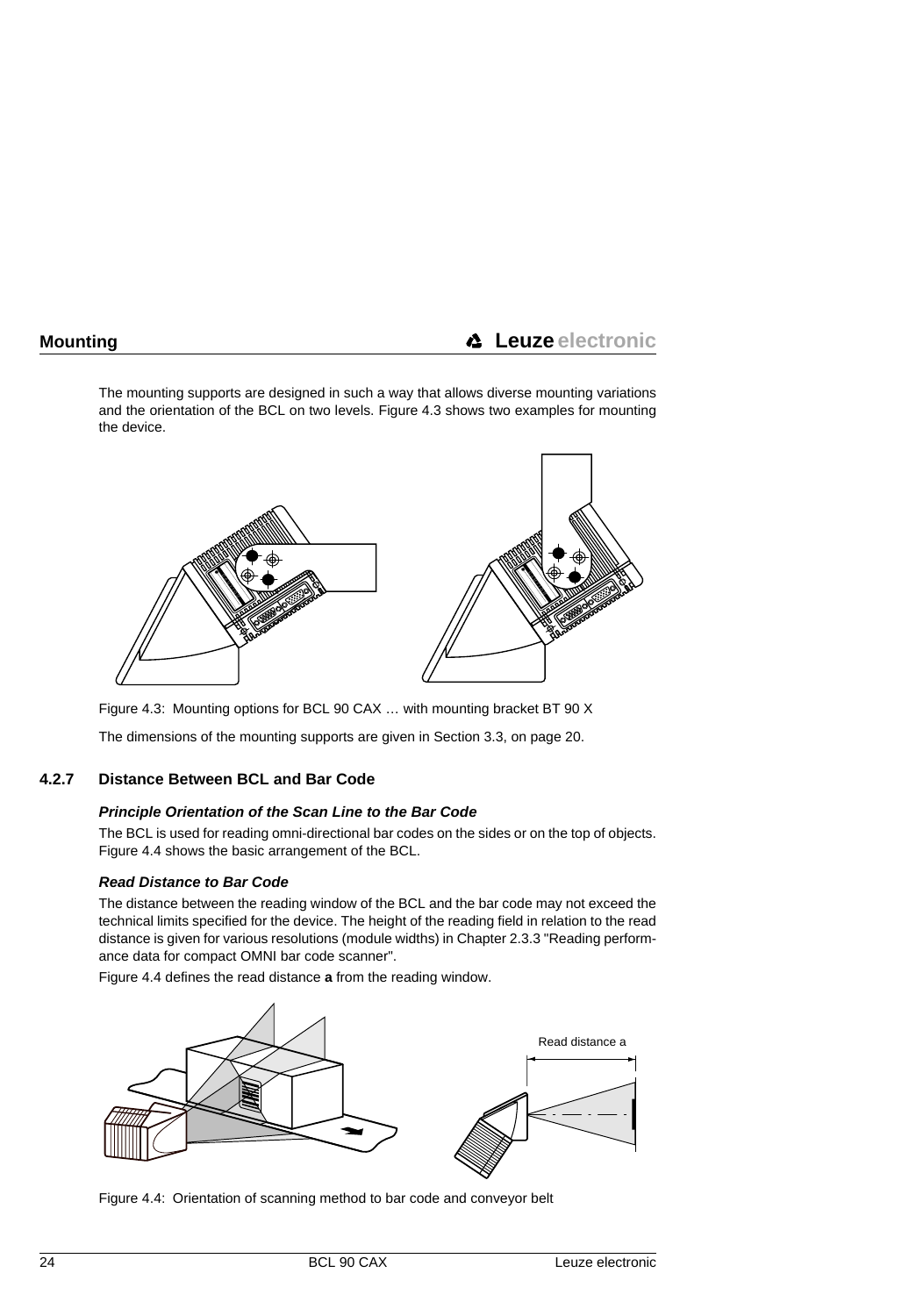Owing to the X principle used for beam deflection, the reading field height (length of the scan line) depends on the read distance.

#### **Angular alignment of BCL**

All read angles that are possible between the scan line and bar code must be taken account [\(Figure 4.5](#page-24-0) and [Table 4.1](#page-24-1)).



<span id="page-24-0"></span>Figure 4.5: Read angles occurring between scan line and bar code

| Angle                       | Limit value      |
|-----------------------------|------------------|
| Azimuth $\alpha$ (tilt)     | Omni-directional |
| Inclination $\beta$ (pitch) | Max. $45^\circ$  |
| Rotation $\gamma$ (skew)    | Max. $45^\circ$  |

<span id="page-24-1"></span>Table 4.1: Permissible read angles between scan line and bar code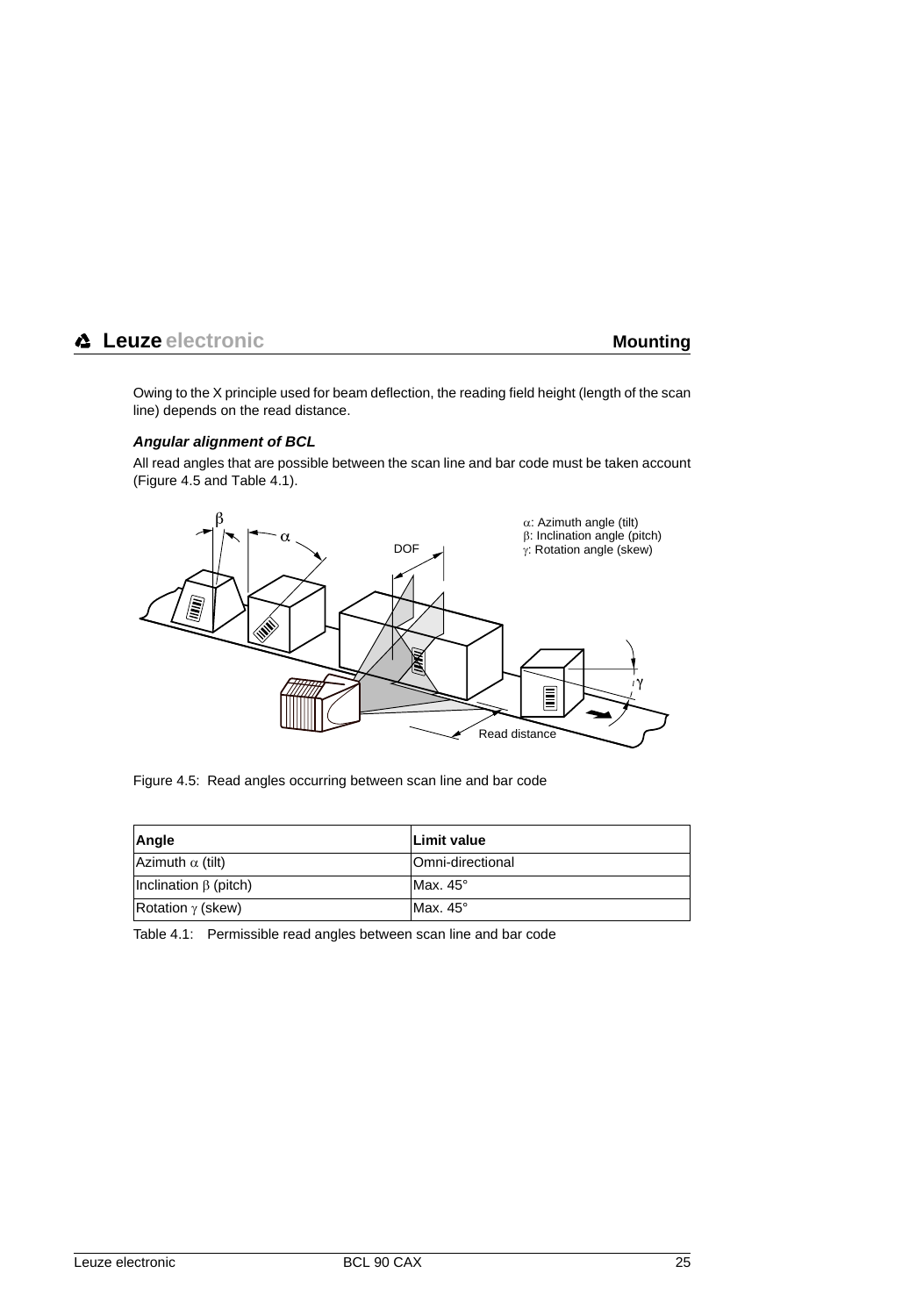# <span id="page-25-0"></span>**4.2.8 Counting Direction for Code Position CP**

The BCL can scan and decode several bar codes in every reading operation.

In this process, it determines for each bar code its read diagnosis data relating to its location:

• the position (CP value) of the bar code middle within the scan line

[Figure 4.6](#page-25-1) shows the counting direction for the code position. The cross in the reading window below the yellow laser warning sign indicates the counting direction for the code position.

Determination of the code position makes it possible to separate identical bar codes (code type, code length and data content all identical) and to assign the location of the bar code data in the reading result to its position on the object.





<span id="page-25-1"></span>Figure 4.6: Counting direction for code position CP within scan line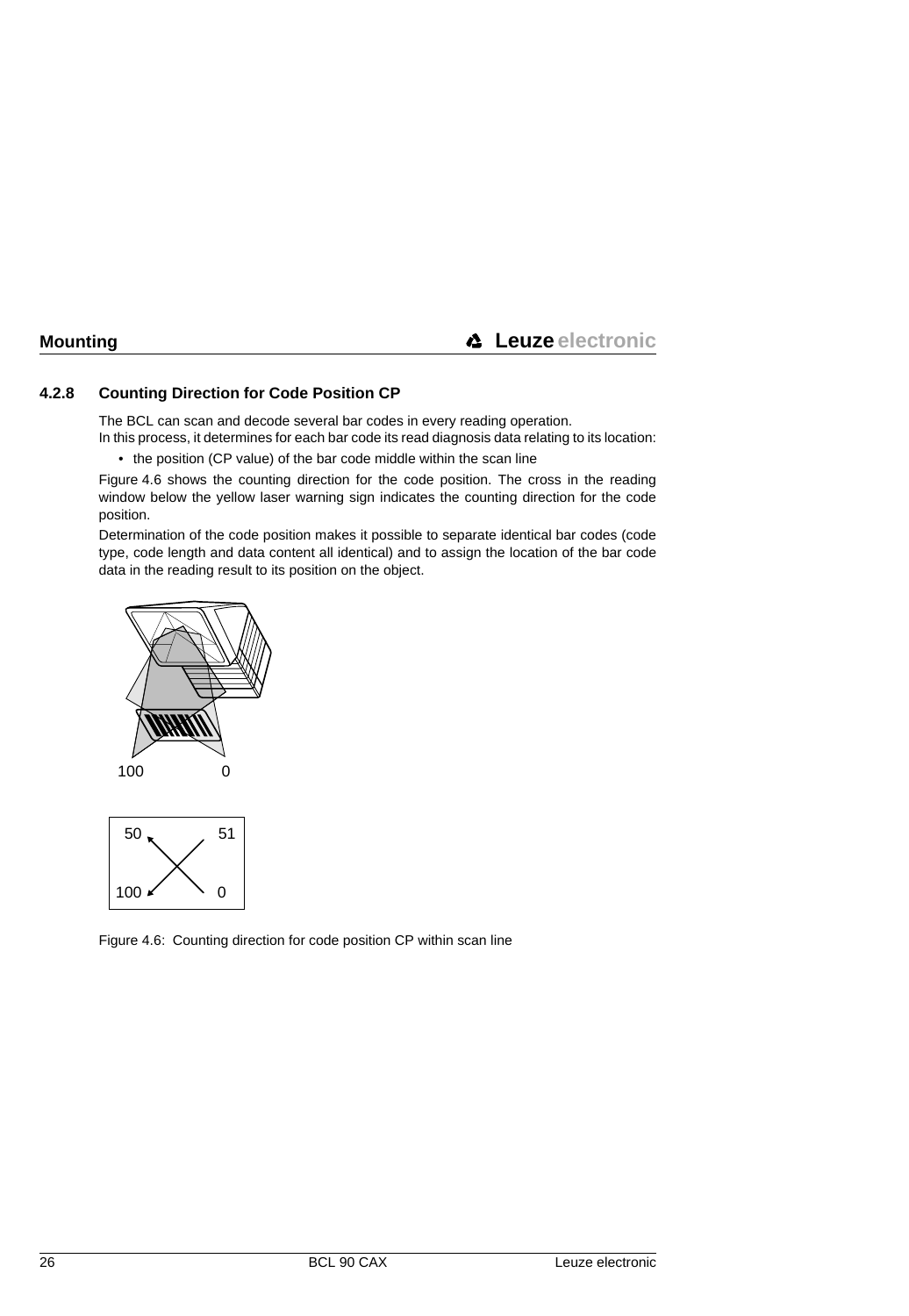# <span id="page-26-0"></span>**5 Operation**

# <span id="page-26-1"></span>**5.1 Overview of Commissioning Steps**

- Commissioning the BCL with basic factory settings (quick-start). In this configuration, the BCL can be operated without connecting it to a PC.
- Configuring (parameterising) the BCL for use with BCL-Config or command strings (see Technical Description BCL 90, page 102)

# <span id="page-26-2"></span>**5.2 Basic settings**

[Table 5.1](#page-27-0) lists the basic factory settings of the BCL. The parameters of the basic settings are selected in such a way that the BCL can be used in this configuration directly or only with small adjustments in many applications. A PC is not needed for commissioning with the basic settings

The basic setting values are permanently stored both in the BCL (ROM) and in the database of BCL-Setup. They can be downloaded any time in the operating memory (RAM) of the BCL or displayed in the tabs of BCL-Config.

# <span id="page-26-3"></span>**5.2.1 Basic Settings of Compact OMNI Bar Code Scanner BCL 90 CAX 100 / 100 H**

| <b>Parameter</b>                      | <b>Basic setting</b>                                                              |
|---------------------------------------|-----------------------------------------------------------------------------------|
| Decoder                               | CRT decoder / standard                                                            |
| Active code types                     | Code 39, 2/5 Interleaved, code 128                                                |
| Code length                           | Unlimited (2/5 Interleaved: interval 4  50 characters)                            |
| Start/stop conditions                 | Automatic                                                                         |
| Multiple reading                      | 3                                                                                 |
| Min./ max. number of<br>codes         |                                                                                   |
| Scanning frequency                    | 800 Hz                                                                            |
| Autofocus mode                        | Smallest distance                                                                 |
| - Range                               | $4001800$ mm                                                                      |
| - Focus position<br>switching trigger | Autofocus, immediate/synchronous switching                                        |
| Reading cycle source                  | Start: switching input "SE 1" (active: high); End: switching input<br>"SE 1"      |
| Switching inputs<br>SE 2  SE 6        | (No function for autofocus)<br>Focus position switching                           |
| Switching input "SE 1"                | Start and stop of the reading cycle (level: active high),<br>debouncing 20  30 ms |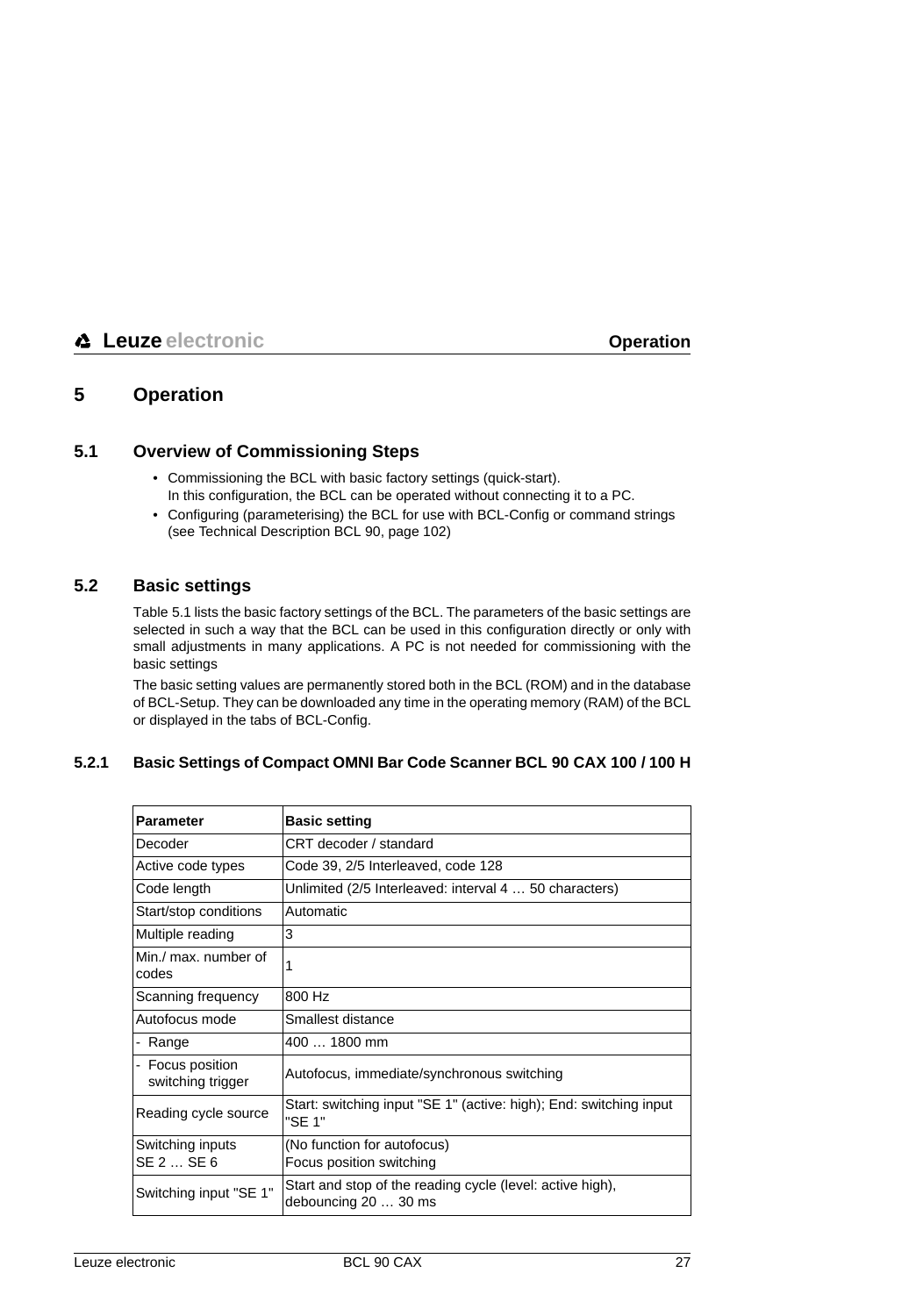| <b>Parameter</b>            | <b>Basic setting</b>                                                                      |
|-----------------------------|-------------------------------------------------------------------------------------------|
| Switching outputs           | Not inverted; pulse duration: 400 ms                                                      |
| - Status output<br>function | SWO 1: "Device Ready" (static); SWO 2: "Good Read";<br>SWO 3: "No Read"; SWO 4: "Match 1" |
| Arrangement to host         | Stand alone                                                                               |
| Device number               |                                                                                           |
| Start option                | Download parameter set from the external parameter memory                                 |
| - Host interface (type)     | RS 232                                                                                    |
| - Protocol                  | NAK; start character: STX, stop character: CR, LF                                         |
| - Transmission rate         | $9600 \; \text{bits/s}$                                                                   |
| - Data format:              | 8 data bits, no parity, 1 stop bit                                                        |
| - Output format             | Header: empty, separator: ST, terminator: CR LF; error string:<br>only separator          |
| - Output sorting            | Acc. to code position                                                                     |
| - Output time               | Read result: clocking separator: acc. to code                                             |
| - Test string               | Not active                                                                                |
| Terminal interface          | RS 232, 9600 baud, 8 data bits, no parity, 1 stop bit<br>(values unalterable)             |
| Function                    | Read diagnosis                                                                            |

<span id="page-27-0"></span>Table 5.1: Excerpt: basic parameter settings of BCL 90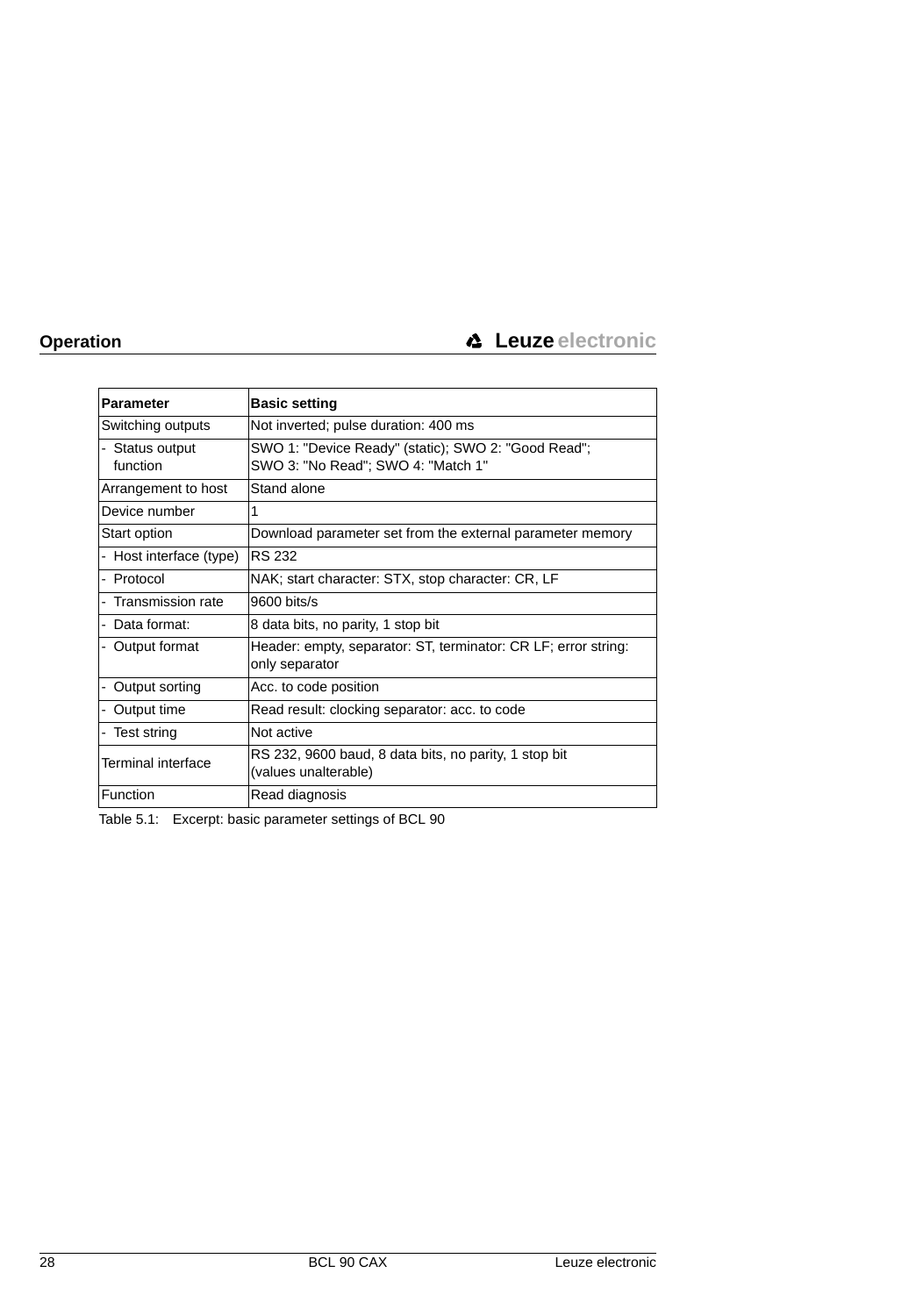# <span id="page-28-0"></span>**6 Maintenance**

# <span id="page-28-1"></span>**6.1 Servicing during Operation**

In order to maintain its full reading capability, the BCL needs a clean reading window. We therefore recommend checking regularly whether the reading window is dirty, particularly in rough operating environment (dust, abraded particles, humidity, finger prints).



#### **Damage to the eyes through laser radiation!**

#### **The BCL operates with a red light laser of Class 2. Staring at the laser beam may cause damage to the retina.**

- Never look at the laser beam directly (same as sunlight).
- Turn off device during cleaning

Avoid looking at the reading window at all times during device operation



#### **Damage to the reading window!**

The reading window is made of glass. The reading capacity is reduced through scratches and streaks on the reading window.

- Use mild detergents without powder additives
- Avoid scratching and scrubbing motions on the reading window

#### **Cleaning the reading window:**

• Clean the reading window in regular intervals with a mild detergent without powder additives, e.g. an antistatic window cleaning detergent. [Figure 6.1](#page-29-0) shows the areas to be cleaned.

Use a soft, lintfree cleaning cloth.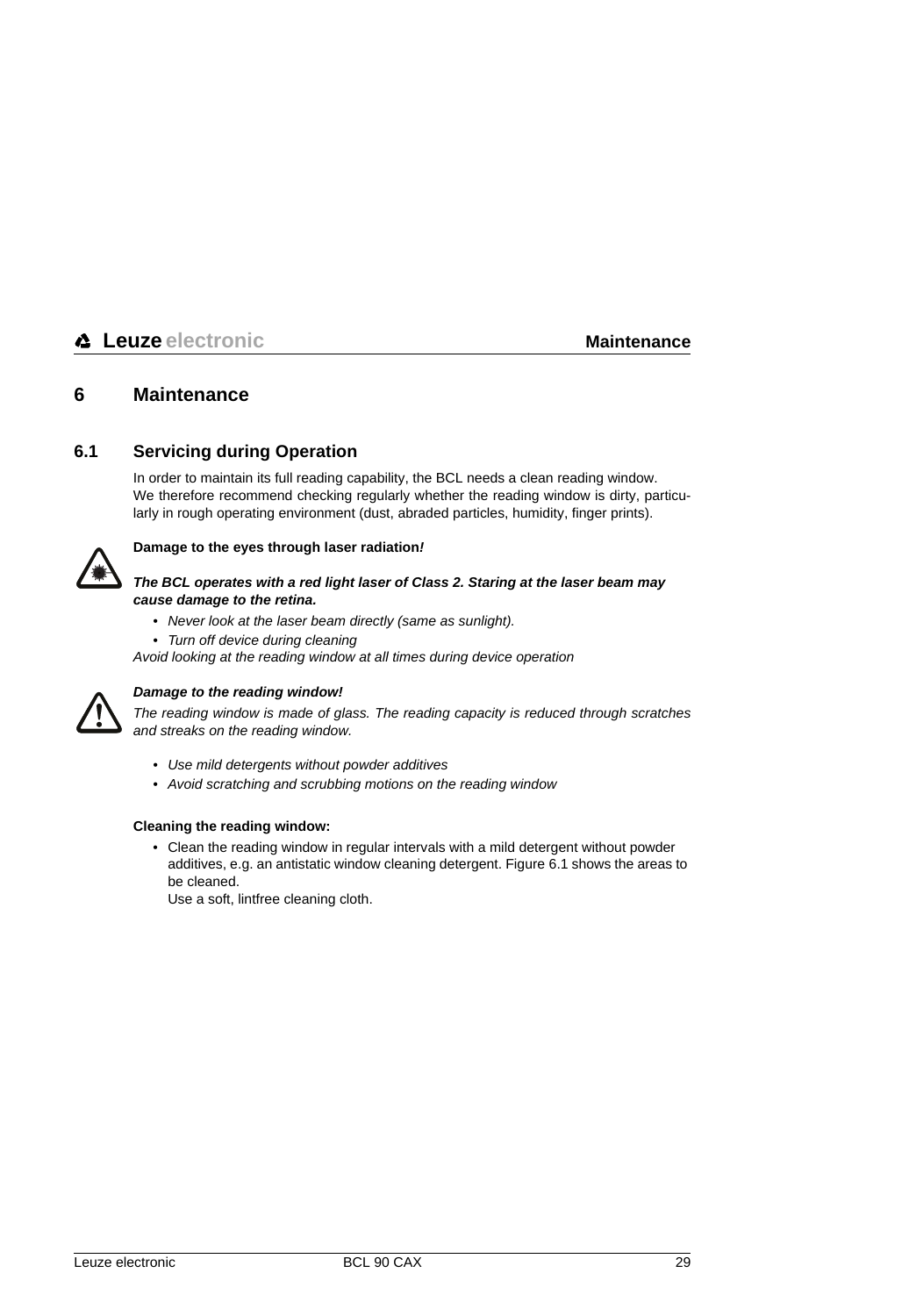

<span id="page-29-0"></span>Figure 6.1: Cleaning the reading window

• Also clean the LED indicator at the back of the device as required.

#### **Clean other, optically relevant surfaces:**

• Also clean the optical surfaces of sensors (e.g. retro-reflective photo electric sensors) for external reading cycle generation and/or object height detection ([Figure 6.2\)](#page-29-1). Fouling may cause erroneous switching.

<span id="page-29-1"></span>

Figure 6.2: Cleaning the external optical sensors (reading cycle clock generator, object height detection)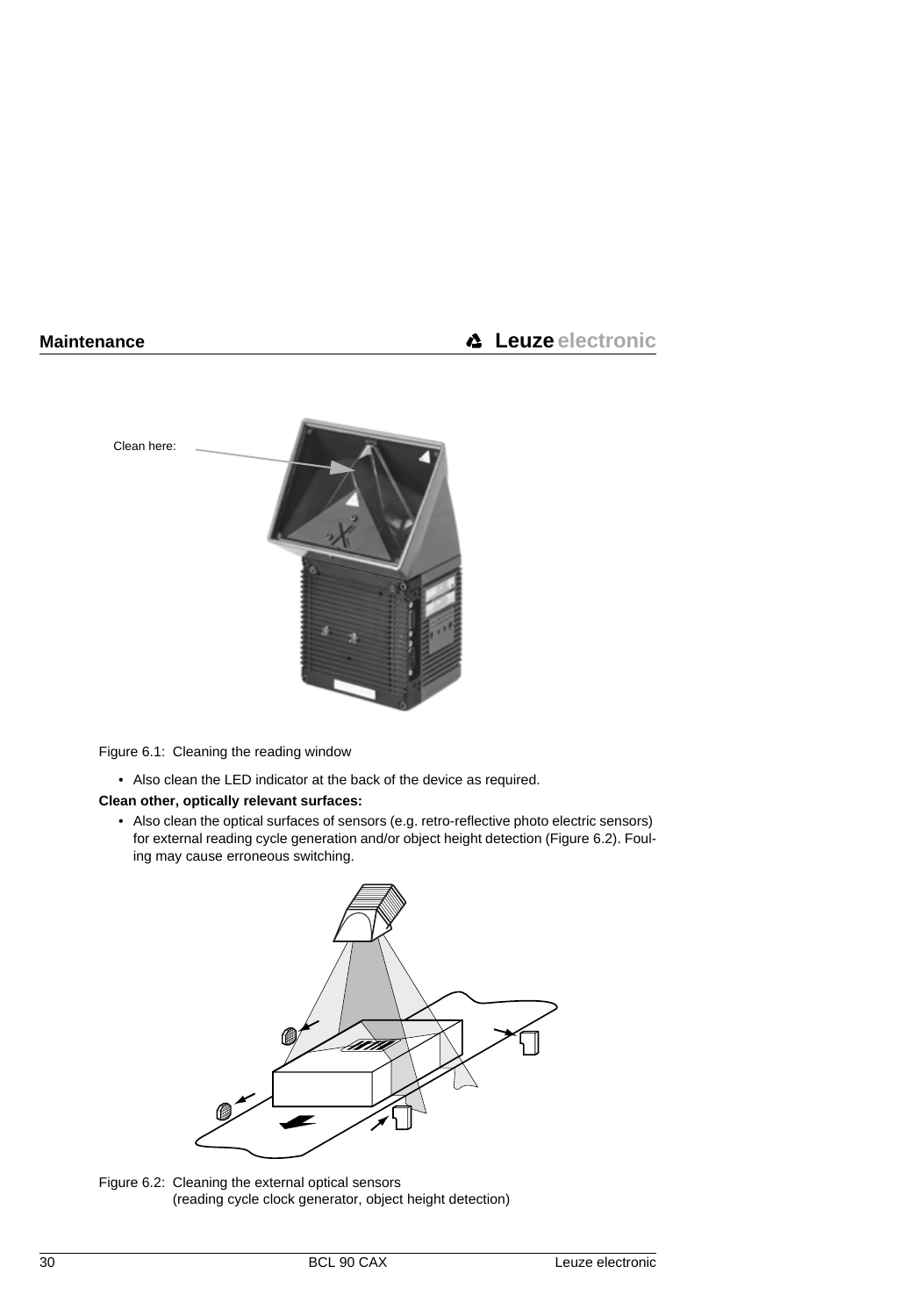# <span id="page-30-0"></span>**6.2 Maintenance**

The BCL runs without maintenance. Its self-monitoring functions provide for a long operation free of failures.

The BCL outputs device and functional disorders in the form of messages via the service interfaces. These can be displayed on the PC screen in the extended mode of the terminal emulator of the user interface of BCL-Config.

# <span id="page-30-1"></span>**6.3 Repairs, Servicing**

Only the manufacturer may repair the devices

• For repairs please turn to the your Leuze sales or service outlets. You will find the addresses at the back of this description